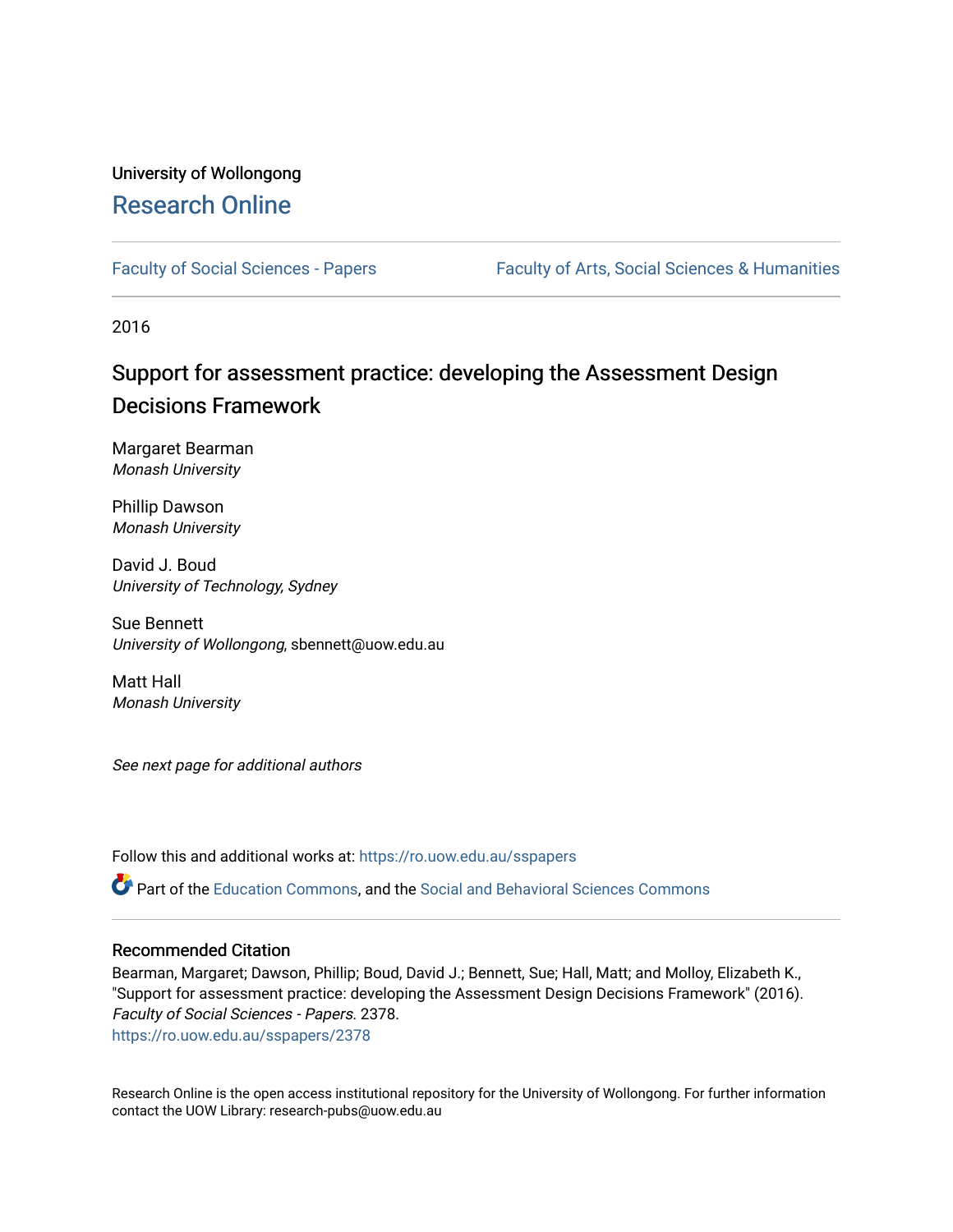# Support for assessment practice: developing the Assessment Design Decisions Framework

# **Abstract**

There are many excellent publications outlining features of assessment and feedback design in higher education. However, university educators often find these ideas challenging to realise in practice, as much of the literature focuses on institutional change rather than supporting academics. This paper describes the conceptual development of a practical framework designed to stimulate educators' thinking when creating or modifying assessments. We explain the concepts that underpin this practical support, including the notions of 'assessment decisions' and 'assessment design phases', as informed by relevant literature and empirical data. We also present the outcome of this work. The Assessment Design Decisions Framework. This provides key considerations in six categories: purposes, contexts, tasks, interactions, feedback processes and learning outcomes. By tracing the development of the Framework, we highlight complex ways of thinking about assessment that are relevant to those who design and deliver assessment to tertiary students.

# Keywords

developing, support, design, assessment, decisions, framework, practice

# **Disciplines**

Education | Social and Behavioral Sciences

# Publication Details

Bearman, M., Dawson, P., Boud, D., Bennett, S., Hall, M. & Molloy, E. (2016). Support for assessment practice: developing the Assessment Design Decisions Framework. Teaching in Higher Education, 21 (5), 545-556.

# Authors

Margaret Bearman, Phillip Dawson, David J. Boud, Sue Bennett, Matt Hall, and Elizabeth K. Molloy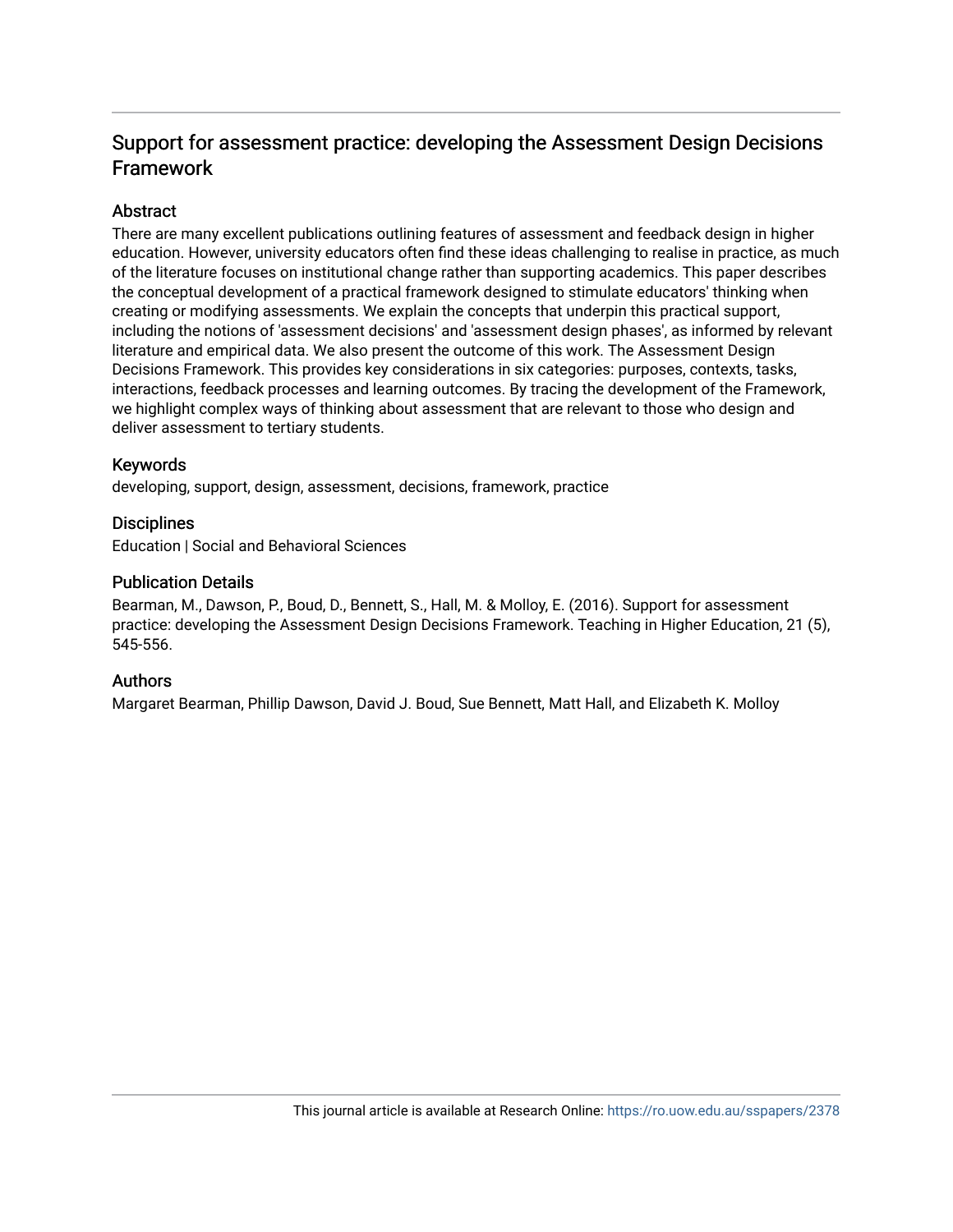# **Support for assessment practice: developing the Assessment Design Decisions**

## **Framework**

- Margaret Bearman, HealthPEER, Monash University, Melbourne, Australia,
- margaret.bearman@monash.edu
- Phillip Dawson, Office of the Vice-Provost (Learning and Teaching), Monash University, Melbourne, Australia, phillip.dawson@monash.edu
- David Boud, Faculty of Arts and Social Sciences, University of Technology, Sydney,
- Australia and Centre for Research in Assessment and Digital Learning, Deakin University,
- Melbourne, Australia, David.Boud@uts.edu.au
- Sue Bennett, Early Start Research Institute, University of Wollongong, Wollongong,
- Australia
- Matt Hall, Faculty of Education, Monash University, Melbourne, Australia,
- matt.hall@monash.edu
- Elizabeth Molloy HealthPEER, Monash University, Melbourne, Australia,
- elizabeth.molloy@monash.edu
- 
- This work was supported by the Office of Learning and Teaching under Grant ID12-2254.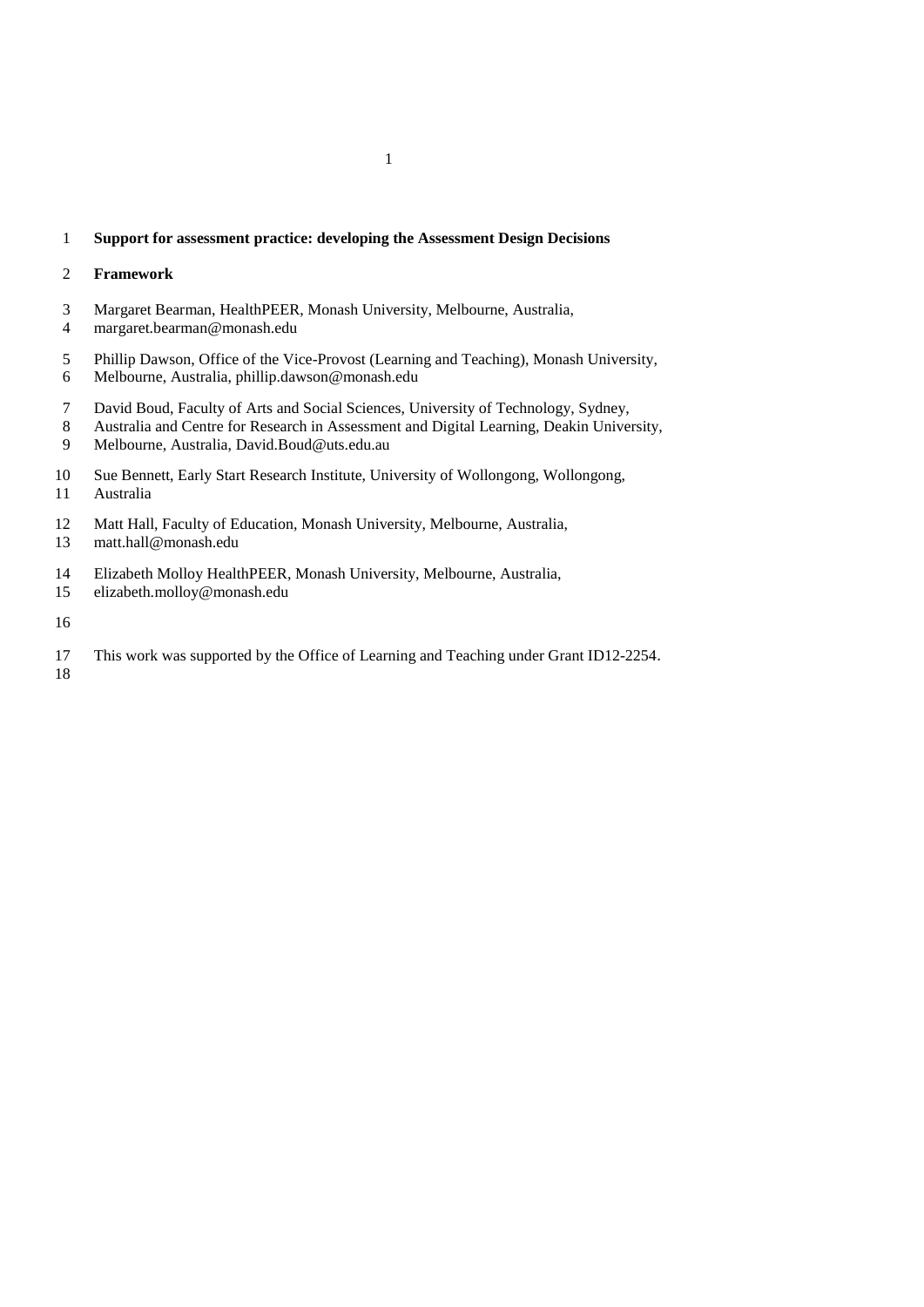# **Abstract**

| 2              | There are many excellent publications outlining features of assessment and feedback design    |
|----------------|-----------------------------------------------------------------------------------------------|
| 3              | in higher education. However, university educators often find these ideas challenging to      |
| $\overline{4}$ | realise in practice, as much of the literature focusses on institutional change rather than   |
| 5              | supporting academics. This paper describes the conceptual development of a practical          |
| 6              | framework designed to stimulate educators' thinking when creating or modifying assessments.   |
| 7              | We explain the concepts that underpin this practical support, including the notions of        |
| 8              | 'assessment decisions' and 'assessment design phases', as informed by relevant literature and |
| 9              | empirical data. We also present the outcome of this work, the Assessment Design Decisions     |
| 10             | Framework, which highlights key considerations by offering prompts for thinking under six     |
| 11             | categories: purposes, context, tasks, interactions, feedback processes and learning outcomes. |
| 12             | By tracing the development of the Framework we highlight complex ways of thinking about       |
| 13             | assessment that are relevant to those who design and deliver assessment to tertiary students. |
|                |                                                                                               |

# **Key words**

Assessment, higher education, educational design, decision-making, feedback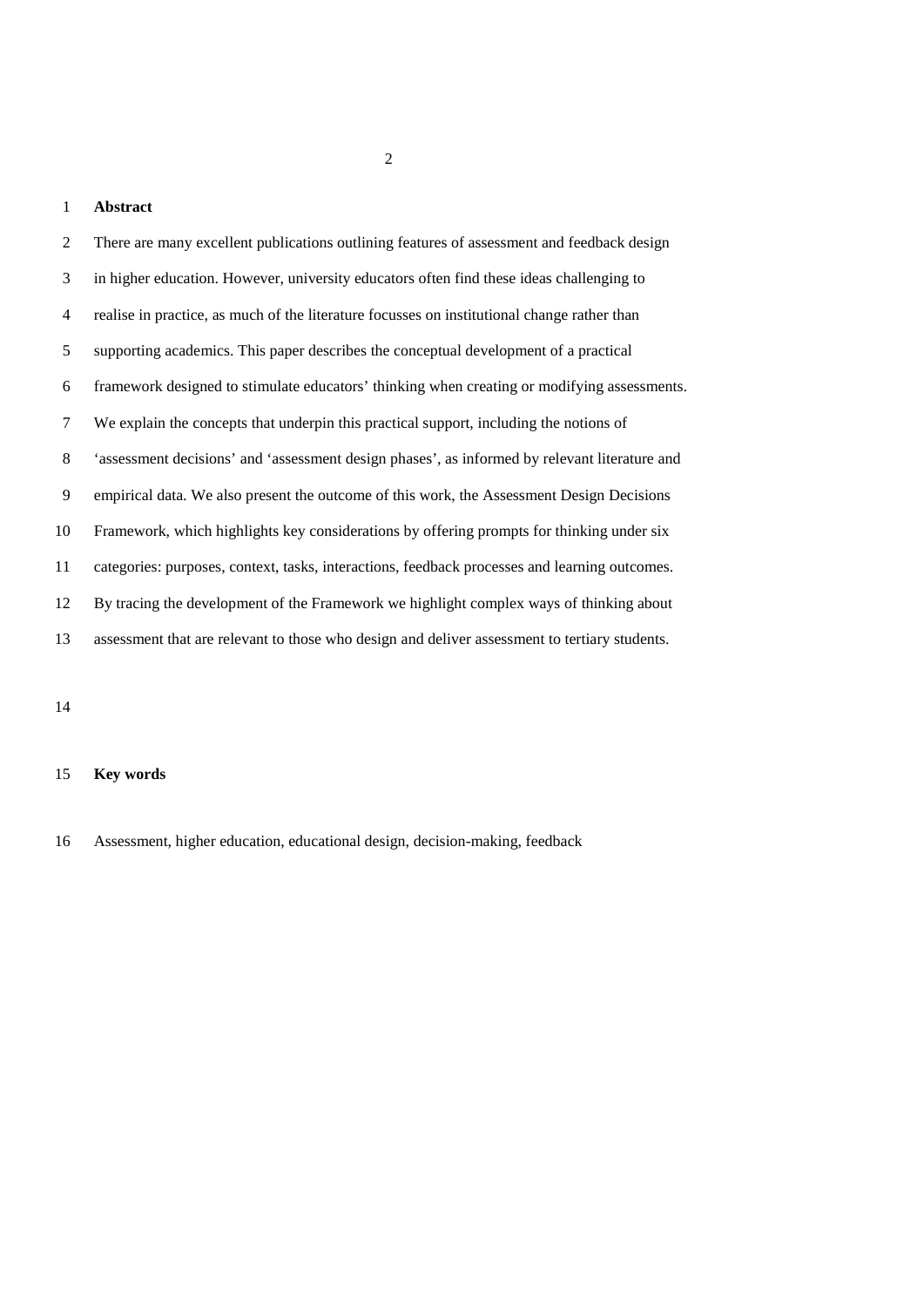#### **Introduction**

 Assessment and feedback can be troublesome areas for university educators, but this is not through want of higher education scholarship. A range of conceptual and empirical publications informing assessment is readily available to most university teachers (eg Boud and Associates 2010; van der Vleuten et al. 2012; Gore et al. 2009; Falchikov 2013). In general, the literature focuses more on the learner and their experience of assessment (eg Bailey and Garner 2010; Nicol 2010; Shipman et al 2012) and less on the central role of the educator in designing, implementing and judging assessments. This creates a conundrum for those who wish to improve assessment: how to keep the focus on the learner while including the educator who holds the primary responsibility for assessment. This paper describes the conceptualisation and development of a learner-focussed resource, which supports educators' agency in making considered, nuanced and effective assessment design choices. The need for such a resource is supported by a range of conceptual and empirical literature. Previous work highlights the organisational and policy challenges of supporting good assessment practice (Gibbs & Simpson, 2004; Macdonald & Joughin, 2009; Meyer et al., 2010; Price, Carroll, O'Donovan, & Rust, 2011). In particular, Price et al. (2011) suggest the need to enhance the pedagogic and assessment literacy levels of both faculty and students (Price et al. 2011, 490). Developing assessment literacy seems a reasonable aim, but on further inspection may only be one part of the solution. Studies into conceptions of assessment indicate the significant variation in how individual academics think about assessment (Fletcher et al. 2010) and how these conceptualisations can be at odds with what academics do (Norton, Norton and Shannon 2013). Offerdahl and Tomanek (2011) describe how individuals' changed thinking about assessment may not lead to changed teaching practices. In this case study, three educators considered student-centred strategies, such as using formative assessment that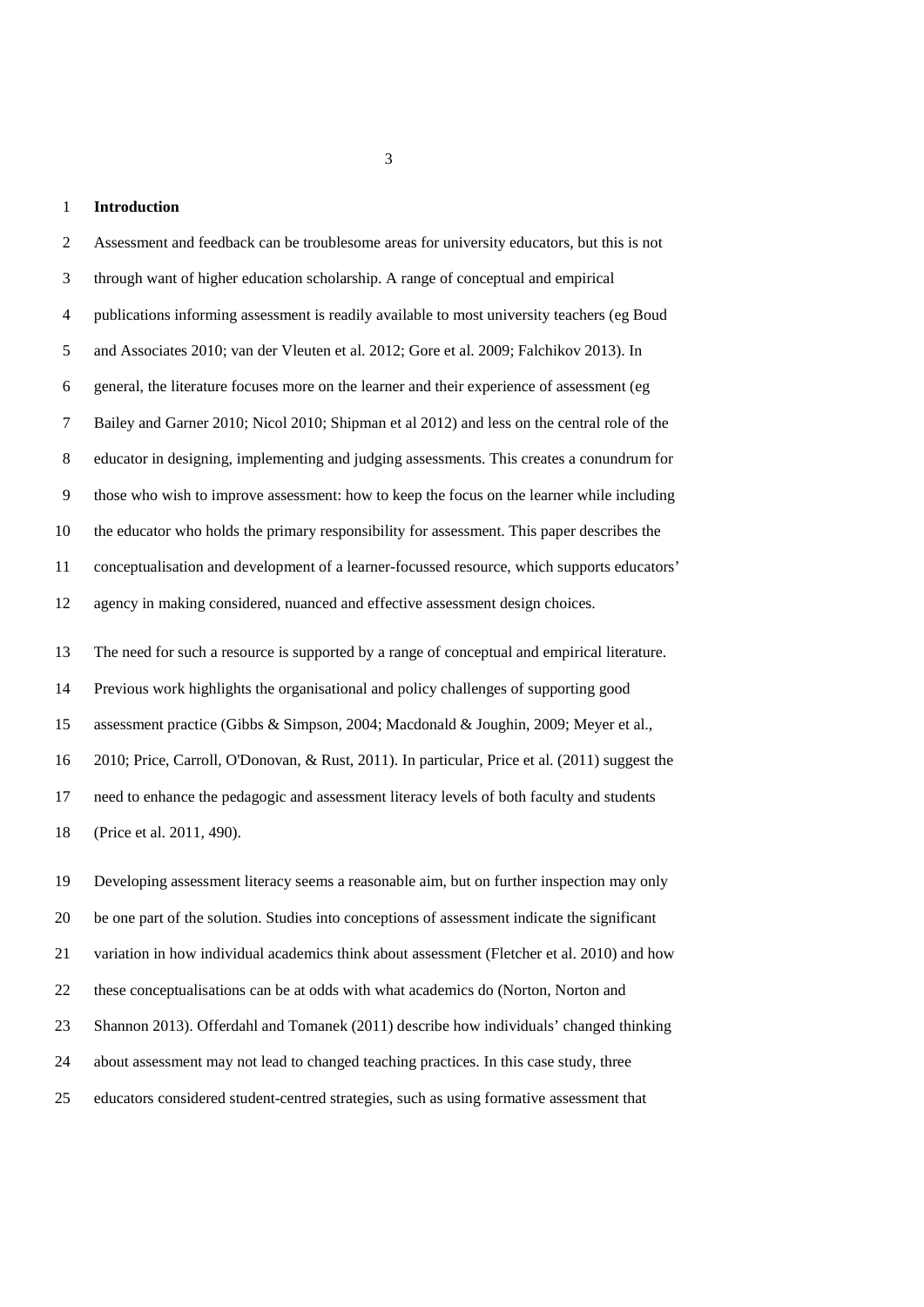revealed information about students' progress to inform teaching. These strategies were implemented, but ultimately realigned to the previous didactic approach that focussed on students' provision of correct 'answers'. Offerdahl and Tomanek (2011) speculate that a stronger degree of dissatisfaction with the status quo may be required to stimulate genuine change. Their study highlights three issues. Firstly, it is more difficult to change assessment practices than it is to change theoretical understandings. Secondly, there is little data that reveals the reasons for educators' assessment choices. Finally, if institutions and departments wish to support individual educators to improve assessments, they must consider the influence of the many contextual factors which shape educator practice. These complexities and tensions underlying assessment practice formed the driver for our multi-institutional project *Improving assessment: understanding educational decision-making in practice.* The purpose of this project was to develop supports for the design of assessments, which are take into account the challenges of local contexts. This may be conceptualised as the challenge of supporting 'work-as-done', which is distinguished from supporting 'work-as-imagined'. Braithwaite, Wears & Hollnagel (2015, 419) note: 'work-as- imagined always differs from what actually goes on— work-as-done'. In the context of higher education assessment, 'work-as-imagined' is well represented by institutional visions and policies, as well as the many excellent models and innovations within the assessment research literature. There is considerably less work which considers 'work-as-done', or the actual experience of assessment practice, and even less work again which supports 'front line' educators to enhance their assessments. This is the gap that our project intended to address. This paper describes the conceptual approaches which underpin the development of these 'front-line' assessment design supports. Firstly, we describe our perspectives on the role of assessment followed by an account how we came to define 'assessment design decisions'.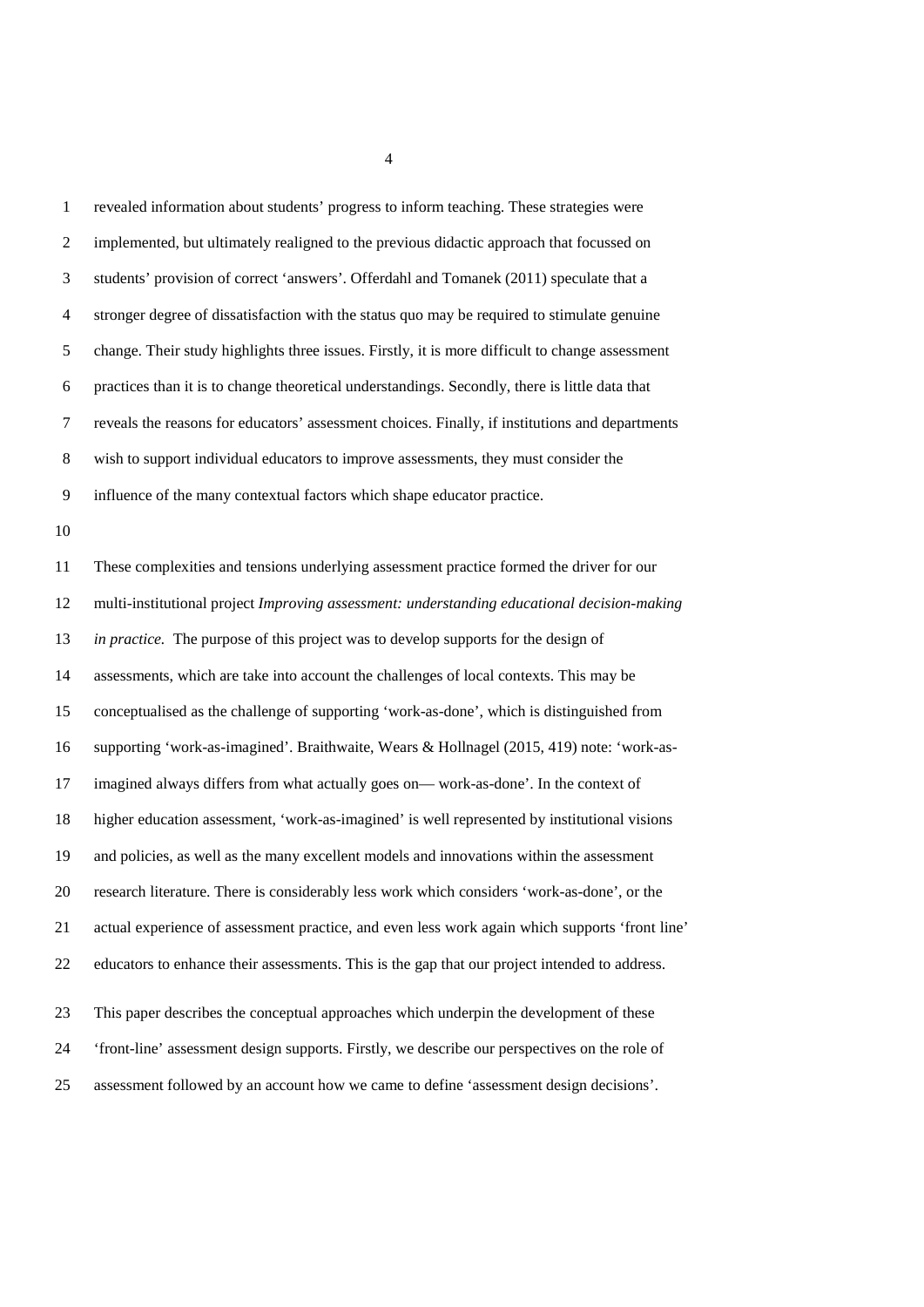| $\mathbf{1}$ | Next, we document the progression of our thinking about how educators produce assessment,                         |  |
|--------------|-------------------------------------------------------------------------------------------------------------------|--|
| 2            | drawing from theory, published research, our own work as assessment practitioners, and an                         |  |
| 3            | empirical dataset collected as part of the project. We then outline the Assessment Design                         |  |
| 4            | Decisions Framework, which is intended to support and motivate educators to produce and                           |  |
| 5            | implement good assessment designs, without being prescriptive or reductive. This                                  |  |
| 6            | Framework stimulates educators to consider the tensions in assessment design, whilst                              |  |
| 7            | acknowledging constraints and affordances of their particular contexts. Finally, we reflect on                    |  |
| 8            | what may be important in supporting educators to design assessments and provide some                              |  |
| 9            | directions for future research, including evaluating the Framework's impact.<br>Comment [MB1]: Reviewer comment 1 |  |
| 10           | The Assessment Design Decisions Framework is intended for the specific context of the                             |  |
| 11           | Australian higher education environment. However, we deliberately took a broader approach.                        |  |
| 12           | We drew from international literature to ensure that while our project reflected Australian                       |  |
| 13           | disciplinary and institutional variation, it was also relevant to global contexts where                           |  |
| 14           | assessment practices may be different.                                                                            |  |
| 15           | <b>Perspectives on assessment</b>                                                                                 |  |
| 16           | An initial step for our project team was to document an explicit and reflexive shared                             |  |
| 17           | understanding of what was significant about assessment. Then, as at present, we define                            |  |
| 18           | university assessment as the graded and non-graded tasks, undertaken by an enrolled student                       |  |
| 19           | as part of their formal study, where the learner's performance is judged by others (teachers or                   |  |
| 20           | peers). Like Price et al. (2011), we hold to the premise that, while assessment <i>strategies</i>                 |  |
| 21           | should balance complex and interdependent purposes including accreditation and portrayal of                       |  |
| 22           | achievements, assessment <i>activities</i> should focus on learning and discourage mechanical                     |  |
| 23           | approaches to study. We also claim that assessment practices should develop learners' own                         |  |

- 
- capacities to evaluate their own work to prepare them for future challenges beyond the
- support of teachers and courses. Assessment necessarily directs learners' efforts to mastering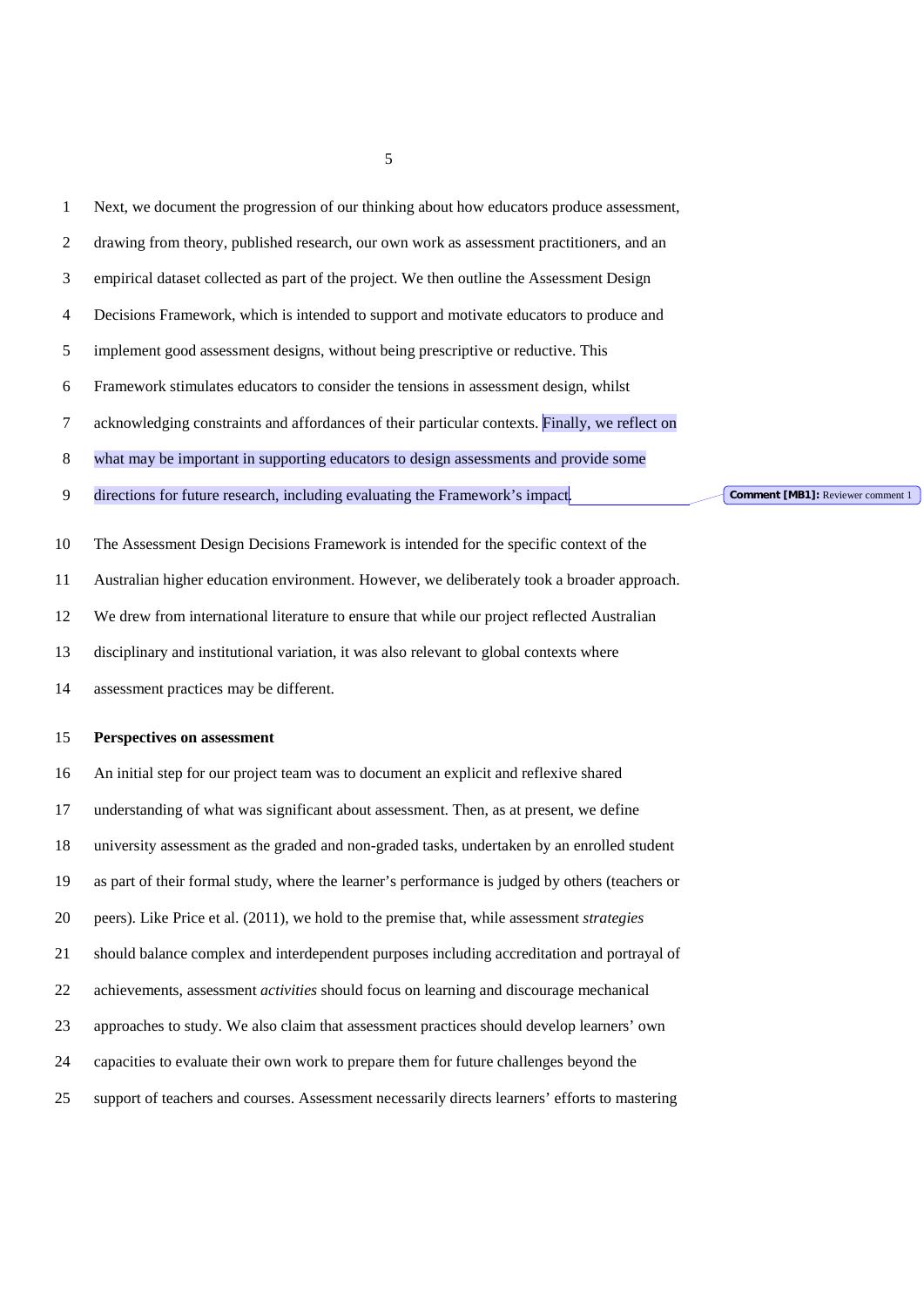the 'rules of the game', whether that be writing an essay, answering a multiple-choice question, or conducting an interview. It does so in ways that are not neutral; assessment always acts as an intervention into student learning. We hold that feedback processes are critical to effective learning through assessment (Nicol and Macfarlane-Dick, 2006) and that iterative opportunities for learners to incorporate feedback is a key component of effective practice (Boud and Molloy 2013). These views, whilst contemporary, are uncontroversial and well represented in the literature.

### **Defining assessment design decisions**

 There are few publications examining the processes educators undertake to optimally design and judge assessments in complex practice environments. As discussed earlier, studies indicate a gap between what educators conceptualise as good assessment practice and what they actually do (Offerdahl and Tomesek 2011, Norton, Norton and Shannon 2013), however these studies offer only limited insight into *why* the educators ultimately failed to change their practices. In his study of general teaching practice, Eley (2006) examined university educators' thinking when planning for teaching. He concluded that specific decisions stem from contextualised teaching repertoires, rather than abstract principles of 'good teaching'. The notion of 'decision making' for teachers in higher education resonates with other industries where practitioners have to make decisions that balance competing and multifactorial demands. Although Eley (2006) does not reference it, there is a body of literature on 'decision-making' drawing primarily from cognitive traditions (Borko et al. 2008) in industries such as aviation (Plant and Stanton 1998), healthcare (Croskerry 2005), as well as in teacher education (Borko et al. 2008). At the commencement of the project, we postulated that assessment practice, with the complexity of its competing tensions (Price et al. 2011) and contextual constraints (Macdonald and Joughin 2009) could likewise be understood as educators making a series of decisions.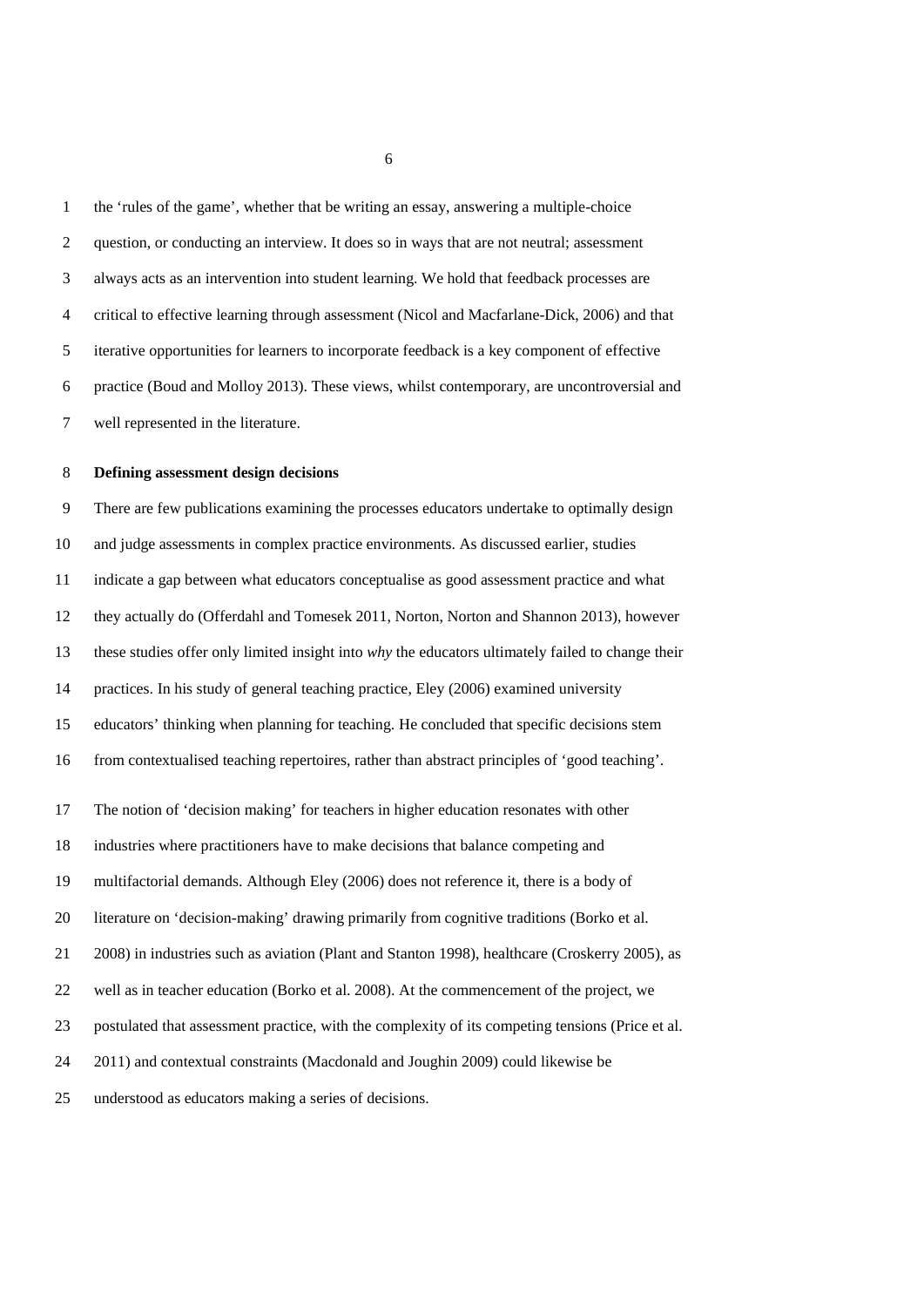Assessment decision-making is not an established construct in the literature. Our initial conceptualisation began by considering what actions are taken and by whom. We noted that different decisions about assessment occur at different points in the lifespan of a program, and different people make these decisions for different purposes. Some assessment decisions are made at a policy level (for example, maximum weightings mandated for exams), often by senior staff, who may have no direct relationship with students and are independent of an actual course. Other assessment decisions are made during the design of the unit or module (for example, types of task and criteria for success), usually by university teachers as individuals or in teams, who have some relationship or responsibility for the unit or overall course. We clustered these decisions into a 'design phase'. Finally, there is assessment in the form of day-to-day judgements of student work (for example, types of feedback and grades given to a particular student), often made by assessors who may be tutors or colleagues without responsibility for the assessment design. All three types of decisions influence and are influenced by each other. However, the decisions surrounding each phase can often be undertaken independently of each other. All three types of assessments decisions – policy, design and judgement – are significant but, given that they are taken by different people at different times, require different supports. The focus of this project was specifically on assessment design decisions, but understood within this broader context. 'Assessment design decisions' can then be defined as the corpus of choices regarding assessment, made by university educators who take responsibility for the module or unit or overall program at a curricular level.

 These design decisions are critical to ensure that assessment supports learning. The selection and location of appropriate tasks, feedback processes and other associated features are significant in enabling students to learn (Boud and Molloy 2013), but are often neglected because of a focus on the judgements of work quality or grades (Dijkstra, Van der Vleuten,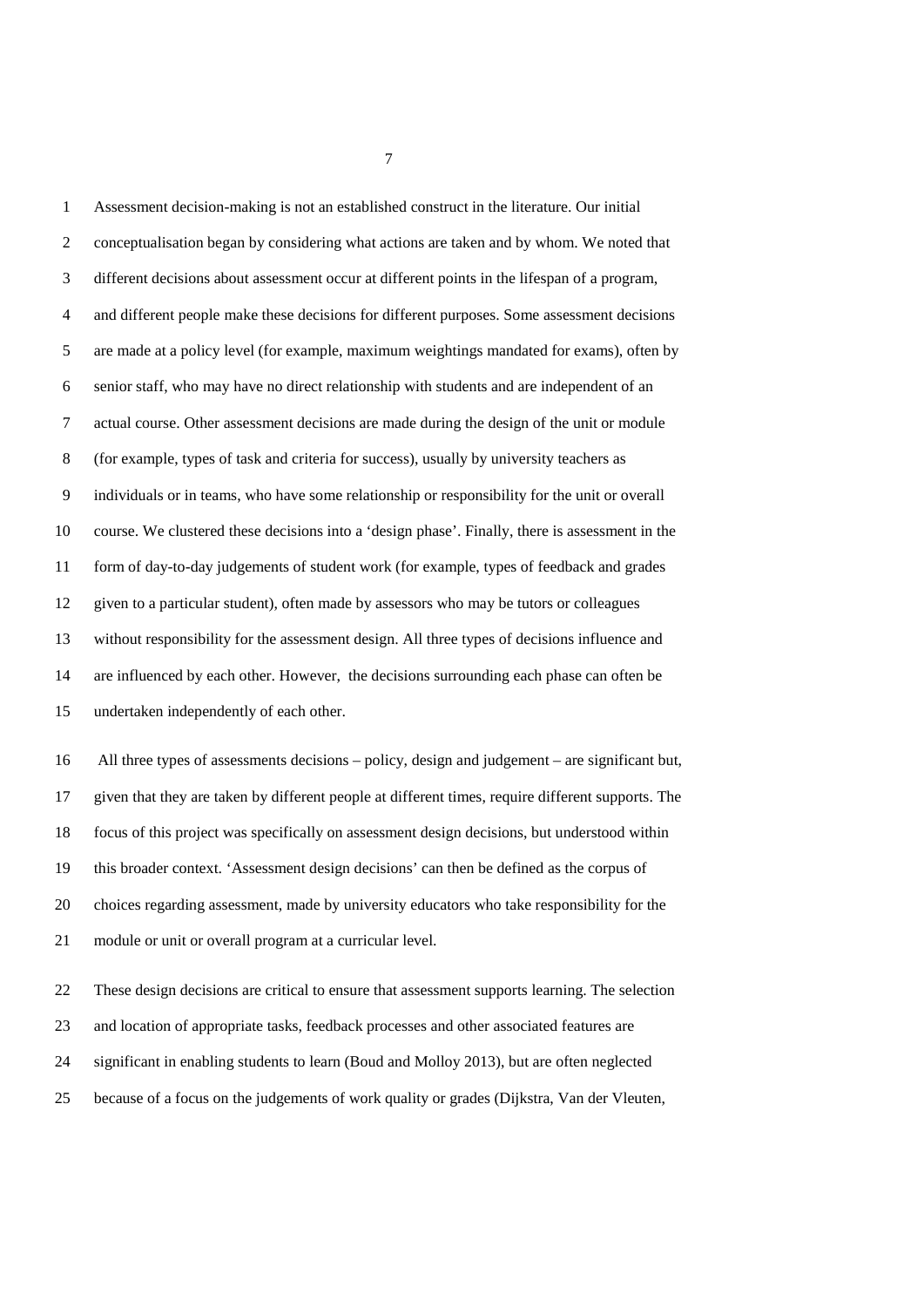and Schuwirth 2010). Additionally, Bennett et al's 2011 study indicates that Australian university educators have 'significant flexibility and freedom' in how they develop and deliver their units. This suggests that in some contexts at least, supporting educators could lead to real changes in how students experience assessments.

## **The reality of assessment decisions: how educators design assessments**

 When seeking to understand 'work-as-done', we felt it was critical to seek views of those university educators, about their assessment design choices and processes. The full details of the empirical study are not discussed here; a more thorough account will be reported elsewhere. Instead, we present here those aspects of the data that informed the development of a resource to support assessment design.

 We sought views from educators at four very different Australian universities. One institution 12 was a traditional 'sandstone' university, one was developed in the mid  $20<sup>th</sup>$  century but was research intensive, one had originally been an 'institute of technology', and one was a more recent, teaching focussed institution. We sampled from four broad disciplinary groupings; 'pure arts' such as history or languages, 'applied arts' such as education or journalism, 'pure sciences' such as chemistry or physiology and 'applied sciences' such as engineering or physiotherapy. As the focus was on assessment design, we identified teaching units that had significantly changed assessments in the previous twelve months, either through paperwork review or nomination. We contacted unit/subject coordinators, who were responsible for assessment design, and requested interviews. We wanted to understand what might lead educators to innovate in assessment, in particular what prompted them to think beyond 'normal' practice. We wanted to understand the factors that supported or constrained good ideas and their translation, or lack of, into practice. We also wanted to understand how to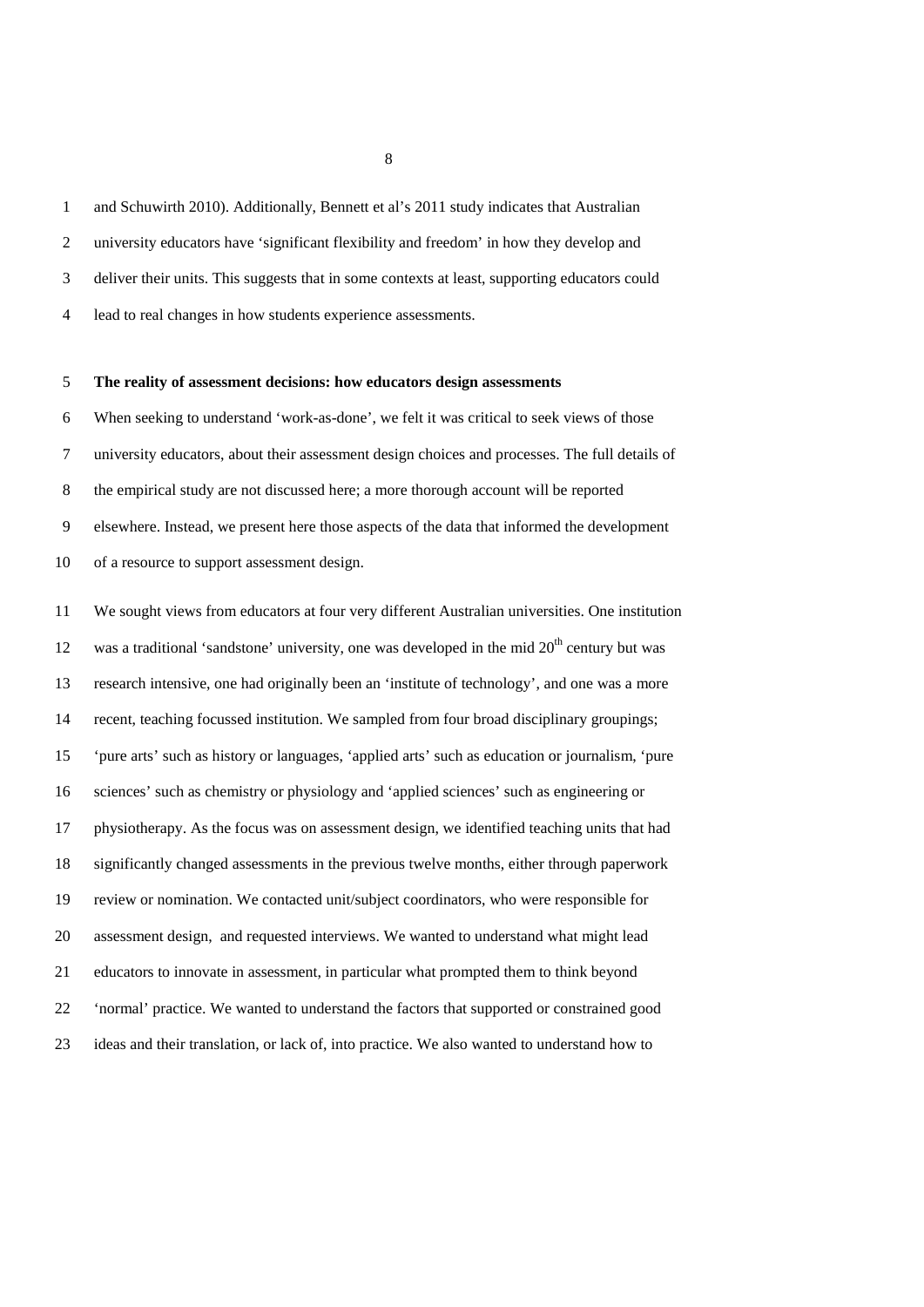| $\mathbf{1}$   | support educators who are motived to teach well as part of their general academic practice,     |
|----------------|-------------------------------------------------------------------------------------------------|
| 2              | but are perhaps less interested in building particular expertise in assessment.                 |
| 3              | The initial ten interviews exposed the thoughtful commitment of the educators to develop        |
| $\overline{4}$ | meaningful and valuable assessments. There was a wider range of tasks than we anticipated.      |
| 5              | For example, participants described role-plays (geography), site visits (education), interviews |
| 6              | (journalism) and reflections on videotaped practice (physiotherapy), as well as more            |
| 7              | traditional forms such as exams (biological sciences) and essays (social work). The             |
| 8              | interviews also highlighted the generally iterative nature of assessment development.           |
| 9              | Particularly, the data indicated that the foundation of an assessment task was most frequently  |
| 10             | drawn from a previous task. This included assessments experienced by the educator as a          |
| 11             | student or implemented at another institution. Most commonly, assessment activities were        |
| 12             | revised versions of the unit's previous assessment, sometimes with the expectation of further   |
| 13             | 'tweaking' in the next iteration:                                                               |
| 14             | 'we didn't like the marking rubric for the blog assignment. So, this year, I changed            |
| 15             | itmy lead tutor from last year, from the course, she redesigned it for me.  I tested            |
| 16             | it [on] the summer term, where I had three students But I didn't like  some                     |
| 17             | aspects of it. So, for this semester, I merged her marking rubric and my marking                |
| 18             | rubric and it's much, much better.' (Education lecturer)                                        |
| 19             | We also realised that when educators were designing or revising assessments, they did not       |
| 20             | appear to follow a systematic decision-making process. Interviewees repeatedly described an     |
| 21             | inspiration followed by an almost complete solution, which then required some tweaking.         |
| 22             | This did not appear to be a series of considered choices, but more of a creative act:           |
| 23             | 'I wanted to make it practical and real, and connected to education  but I wanted               |
| 24             | them to think out of the box That's when I had the epiphany of going to these other             |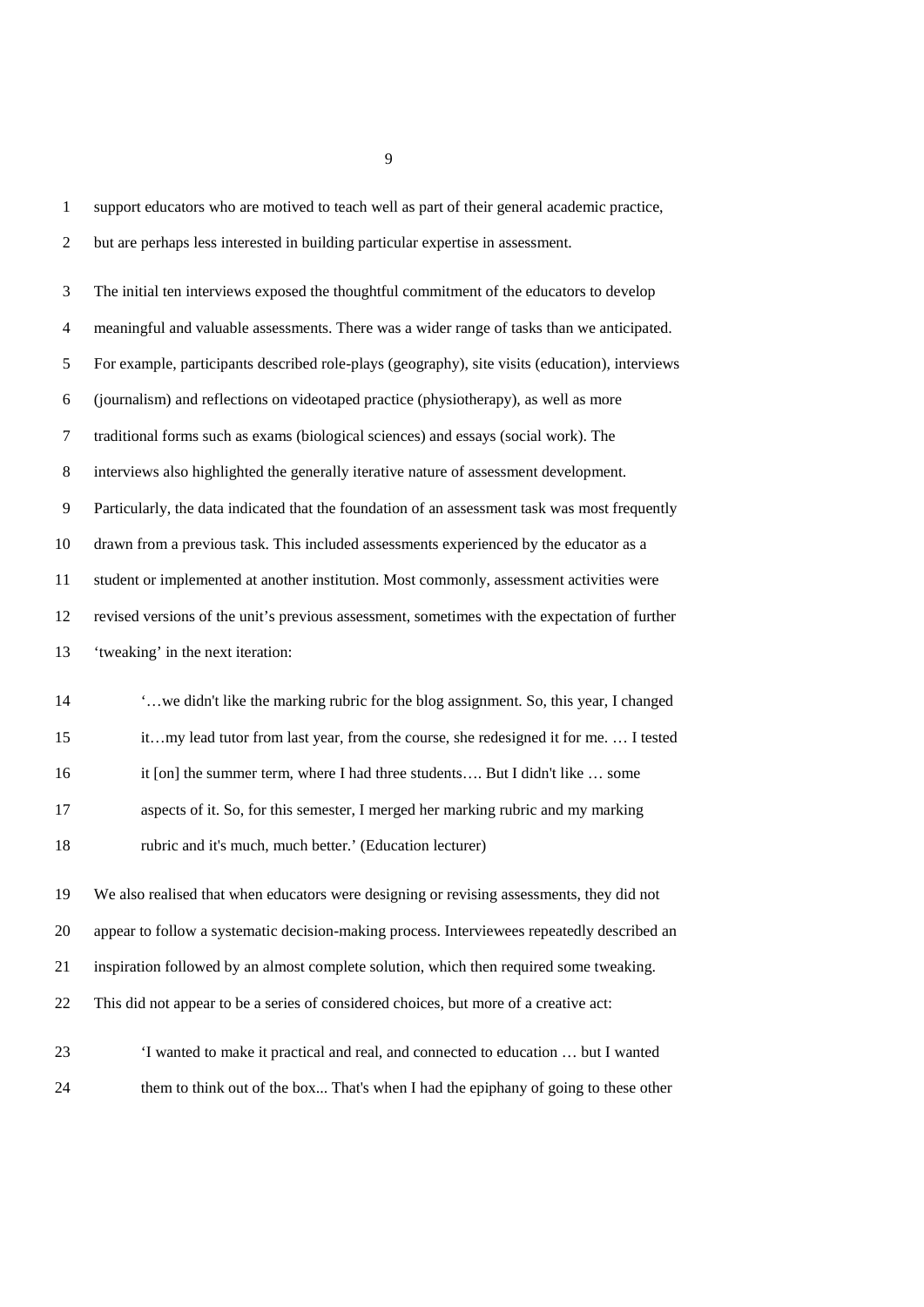| $\mathbf{1}$   | spaces like [the children's gallery] and inspire them to think out of the box. So, they're      |
|----------------|-------------------------------------------------------------------------------------------------|
| $\overline{c}$ | not just thinking, "Well, what's typically in a classroom? How can I really create a            |
| 3              | very inspiring and engaging educational space?"' (Education lecturer)                           |
| $\overline{4}$ | Lawson (2005) in his summary of the creative process, describes firstly a formulation of the    |
| 5              | problem, followed by some early conscious ideas and then by a period without conscious          |
| 6              | thinking. Finally, there is an 'illumination' or a 'sudden emergence of idea', which can then   |
| 7              | be once again worked on consciously. This was most akin to the process interviewees             |
| 8              | described, although they generally struggled to describe their thinking. These 'epiphanies'     |
| 9              | underlined the differences between our dataset and the constructs described by cognitively      |
| 10             | oriented decision-making literature from other disciplines such as healthcare and aviation.     |
| 11             | Our thinking began to shift towards supporting educators to develop contextualised and          |
| 12             | creative solutions and we grappled with how to achieve this beyond the many excellent           |
| 13             | guidelines or 'how to' approaches, which are already readily available.                         |
| 14             | Following our initial set of ten interviews, we decided to include those who were responsible   |
| 15             | for large compulsory units where assessments tend to be more stable over time. In these         |
| 16             | further 21 interviews, again across four institutions and a range of disciplines, our rationale |
| 17             | was to capture more of the routine decision-making involved in assessment design. This          |
| 18             | second set of data highlighted the distributed nature of assessment design. The person          |
| 19             | responsible for designing the assessment prior to semester was rarely the person who            |
| 20             | developed the original paperwork for the unit to be approved. Design was conducted by many      |
| 21             | individuals, usually with the unit coordinator having primary responsibility, sometimes         |
| 22             | simultaneously in teams, sometimes sequentially over years:                                     |
| 23             | 'When I first took this unit over  I did make some changes [to the assessment].                 |

They had more pracs, they had some oral presentations. ... I added a prac and I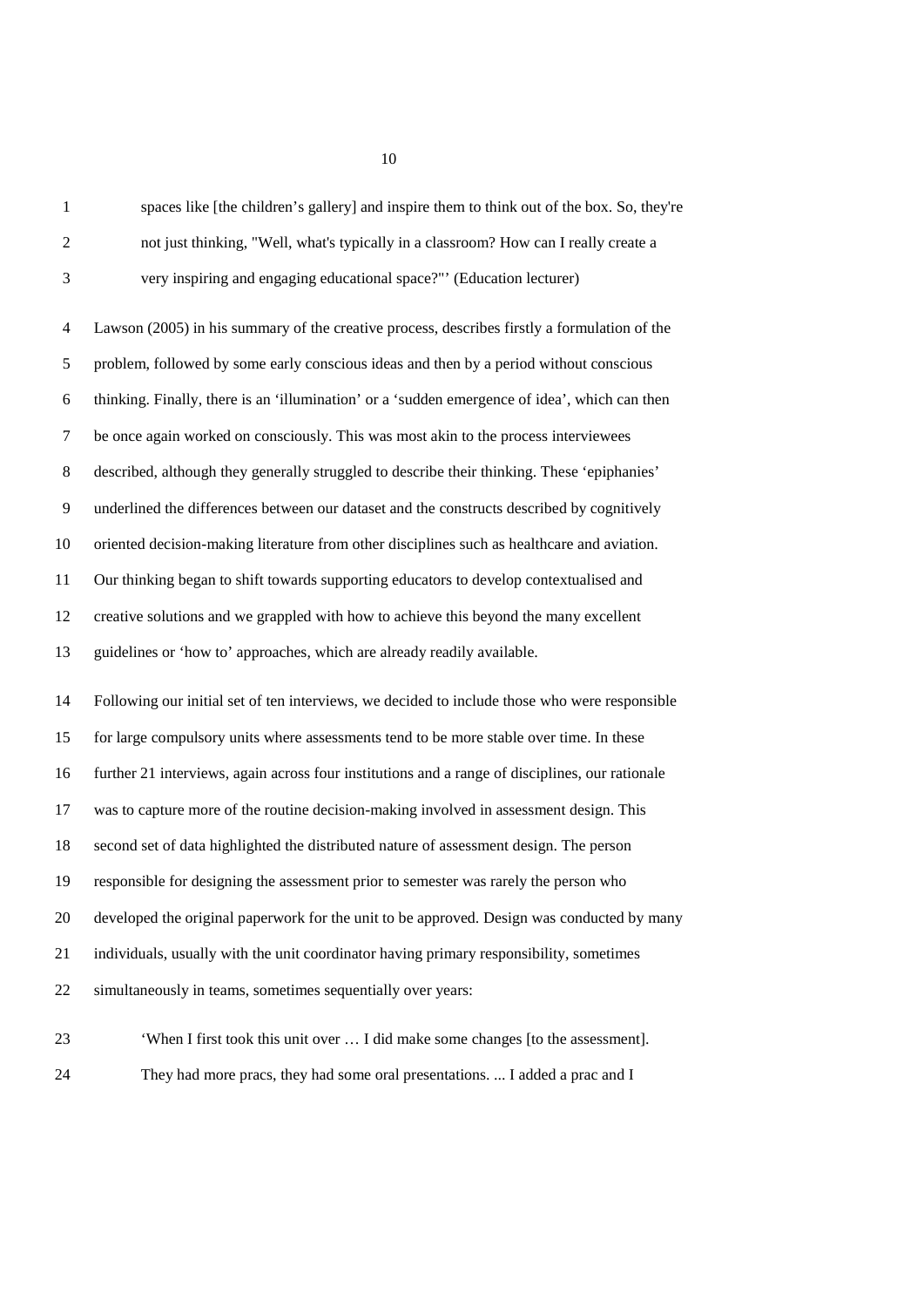| $\mathbf{1}$   | removed a prac based on how relevant I felt the pracs were and how well aligned with           |
|----------------|------------------------------------------------------------------------------------------------|
| 2              | the lecture content they were.  I changed the format of the exam slightly there                |
| 3              | was a bit of a gap there.' (Science lecturer)                                                  |
| $\overline{4}$ | The influence of the overarching course or program was notable; it was harder to change        |
| 5              | assessment in core units when many other units depended upon them. There appeared to be a      |
| 6              | real difference in the capacity to change assessments in different situations. The educator    |
| 7              | leading a decades-old foundational unit could make marginal and incremental changes, while     |
| 8              | the educator instigating an elective unit for the first time had more freedom to innovate.     |
| 9              | Educators described the impact of the departmental culture on their assessment practice,       |
| 10             | particularly the influence of the Head of Department. The latter could promote or discourage   |
| 11             | innovative assessment design, despite having no apparent immediate responsibility for          |
| 12             | particular units. In general however, the data, which was from a broad range of institutions   |
| 13             | and course types, supported Bennett et al's (2011) contention that Australian educators have   |
| 14             | considerable control over assessment design.                                                   |
| 15             | As has been noted elsewhere, the influence of the unit's disciplinary traditions (such as an   |
| 16             | established custom of essays or exams) on the assessment design was pervasive (Meyer et al.    |
| 17             | 2010). What was most striking was that the educators themselves were often unaware of this.    |
| 18             | For example, in the following quotes interviewees consider the possibility of not including an |
| 19             | exam:                                                                                          |
| 20             | 'Well I suppose, yeah, I suppose Well, I don't know actually. It depends whether it's          |
| 21             | important to test whether they have any basic knowledge, I don't know. I feel                  |
| 22             | uncomfortable not having exams.' (Science lecturer)                                            |
| 23             | 'I don't think that probably crossed our mind, not having an exam.' (Science lecturer)         |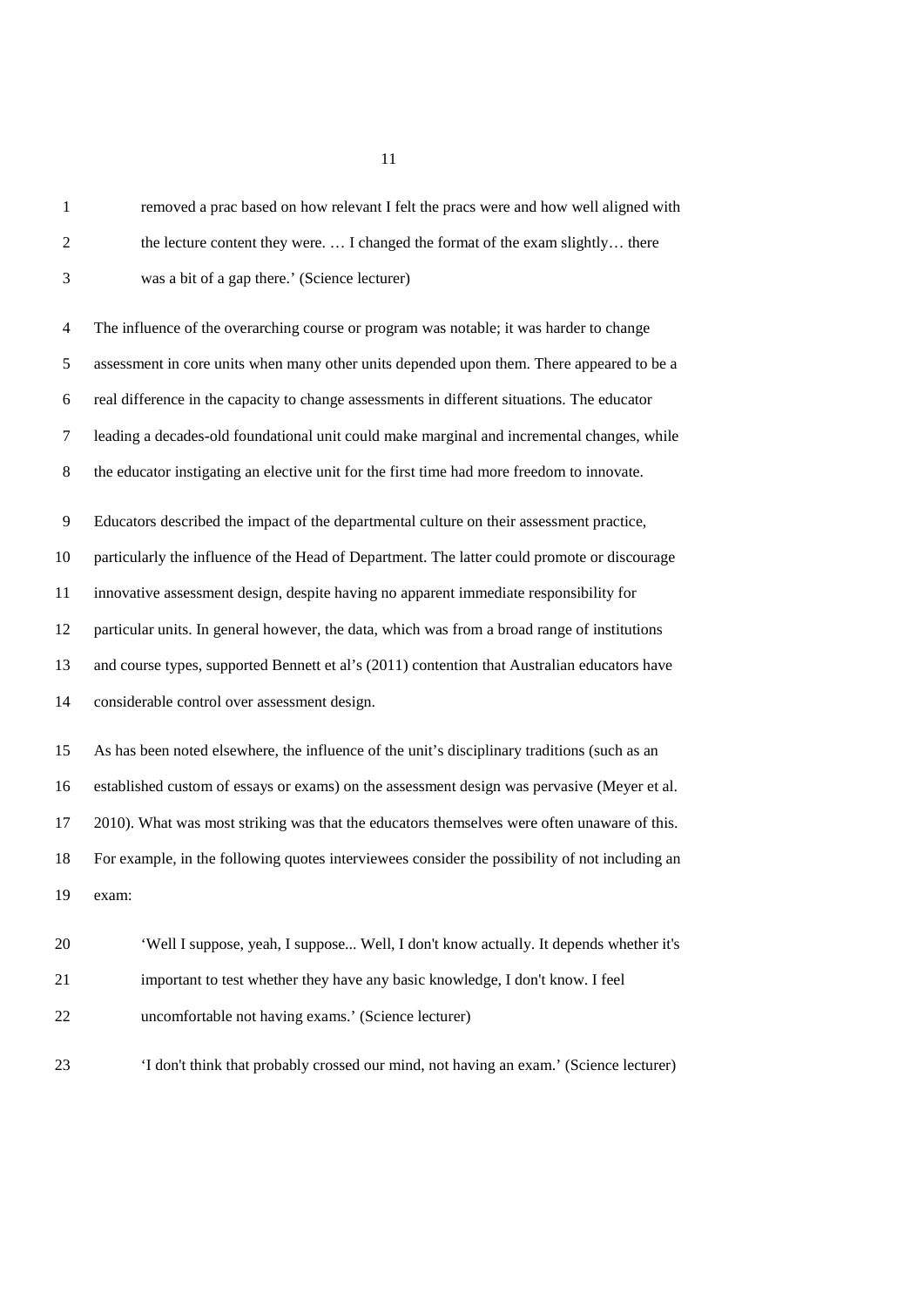This indicated that the data, while illuminating, was also limited. It illustrated what practice was, not what it *might be*, because the educators themselves did not have the broader context, or sometimes expertise, to see beyond their immediate circle of circumstance. For example, some participants were more concerned with standards or plagiarism at a micro level than focusing on learning with a particular form of assessment. The data was additionally limited due to its scope; care must be taken not to overgeneralise from a set of interviews in an Australian context to other contexts in which an educators' opportunities for decision may be more constrained. In order to develop supports for good assessment practice, we needed provide a more comprehensive view. In particular, many of the theorists and researchers already mentioned in this paper (eg Price, Carroll, O'Donovan, & Rust, 2011, Boud and Molloy 2013, Dijkstra, Van der Vleuten, and Schuwirth 2010, Nicol and Macfarlane-Dick, 2006) informed how we developed the Framework. At the same time, we wished to take into account the real

priorities and challenges faced by university educators in local contexts.

#### **Learning-centred but educator-focussed: the Assessment Design Decisions Framework**

 While the interview data provided key insights into the complex and 'messy' world of localised assessment practice, the literature provided the conceptual and empirical foundations for learning-centred assessment. A framework that supports assessment design should draw from both of these, and therefore both advocate for learning as well as support the educator.

 As we began to conceptualise the Framework, our conception of the term 'decision' became more nuanced. The term 'decision' rightly acknowledges educators' capacities to make choices about assessment. On the other hand, a 'design decision' is not 'decision-making' as other industries such as aviation and healthcare might characterise it. The interview data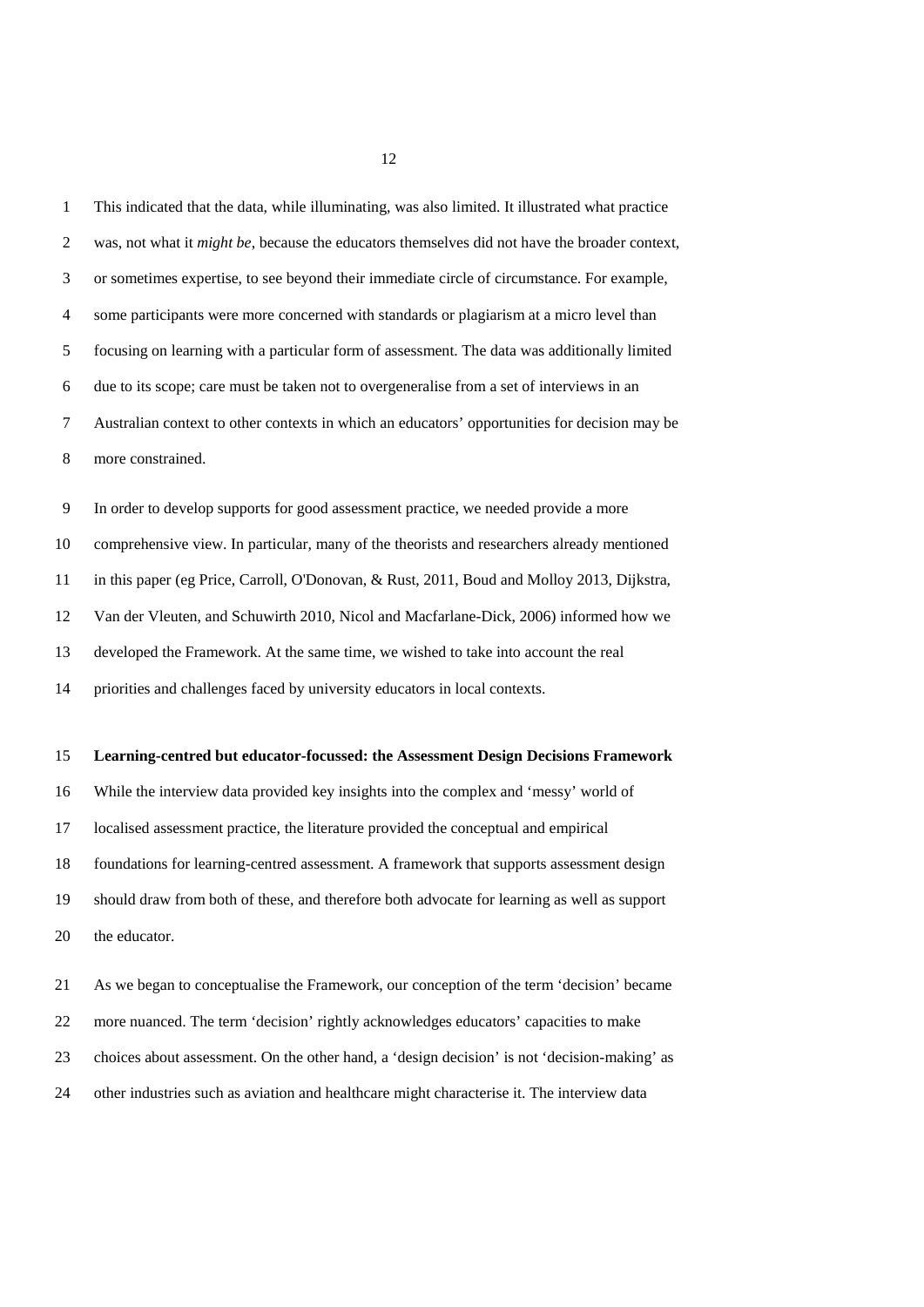clearly indicated that the assessment design process is less reductive and more holistic than other forms of decision-making. In other words, there is no suggestion that assessment can be developed through selecting branches of a decision tree that lead to an optimal outcome. Our approach asks educators to reflect on a range of 'assessment considerations' that underpin the designs available within the constraints of their own environment. These considerations present some of the necessary tensions within assessment design without providing easy answers. This is intended to promote 'assessment thinking' rather than present a checklist of idealised solutions. If the educator wishes for further information regarding the 'how to' of assessment for tertiary education, the resource provides links to the many available publications. The Framework is intentionally agentic, reflecting our aim to provide the educator with a way of analysing the choices available to them that creates meaningful design responses within their own environments. If considerations are not relevant or out of the educator's control, then the educator does not have to engage with them. The Assessment Design Decisions Framework comprises six categories of assessment considerations, which together present a learning-centred approach to assessment design. While none of these would be at all surprising to those immersed in the assessment literature, it is the ways in which they are represented in terms of the focus on impact on learners and it relation to the academic context, which provides a new contribution. The graphical representation is a circle, which indicates that no category has primacy, and that educators may wish to consider various elements independently of each other. The categories are outlined below. • *Purposes of assessment:* This category explores the educators' possible intentions in

designing assessment and draws from Boud's (2000) work on sustainable assessment,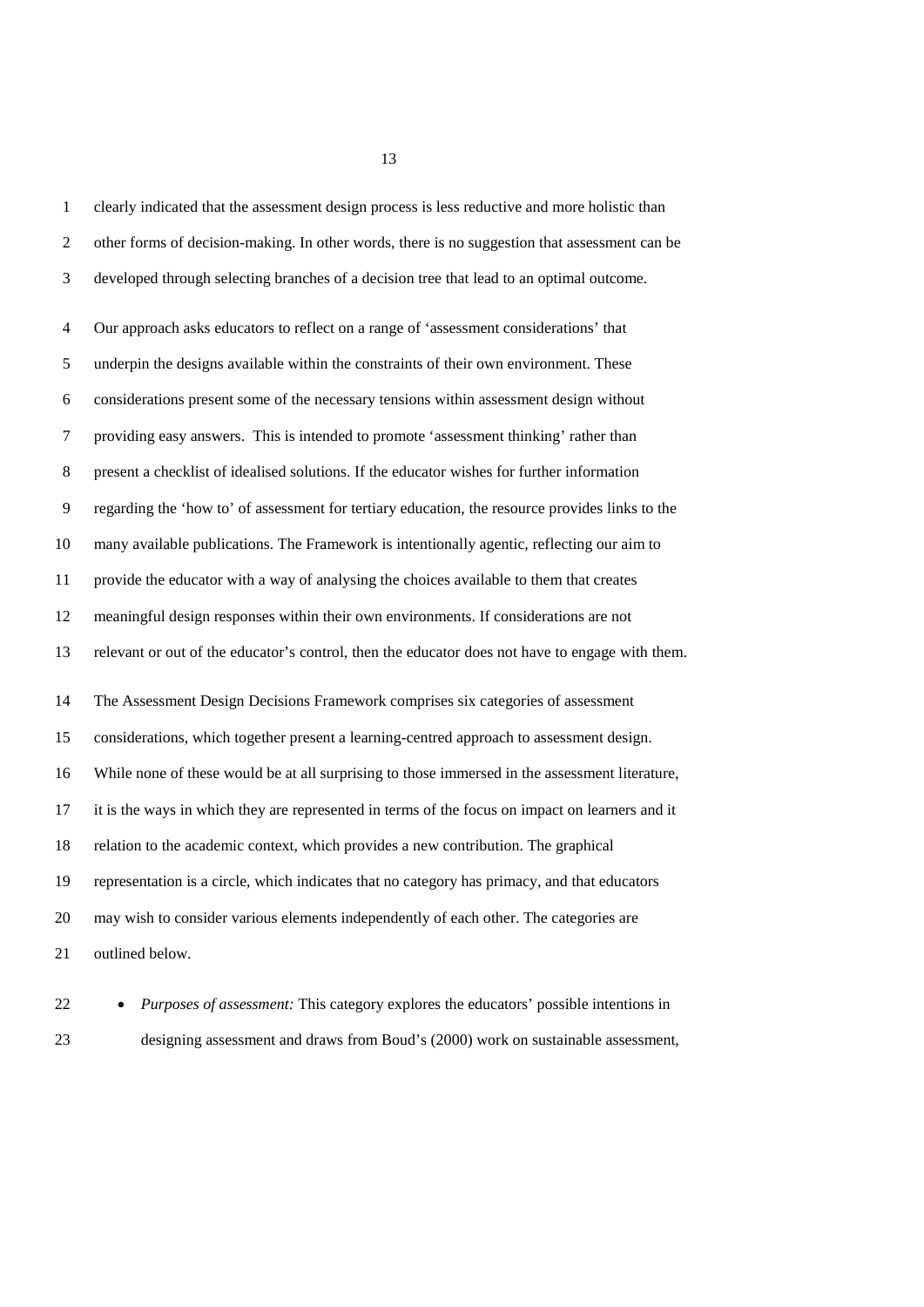| $\mathbf{1}$ | which focusses on assessment that drives learning and enhances students' future                    |
|--------------|----------------------------------------------------------------------------------------------------|
| 2            | capacities to make judgements.                                                                     |
| 3            | Contexts of assessment: This category is derived from the interview data and<br>$\bullet$          |
| 4            | represents the various and sometimes competing environmental and personal factors                  |
| 5            | which can influence assessment design.                                                             |
| 6            | Learner outcomes: This category brings together the literature and understandings<br>$\bullet$     |
| 7            | from the interview data to assist the educator in integrating assessment with various              |
| 8            | documented or unwritten learner outcomes.                                                          |
| 9            | Tasks: This category serves to link the educator to the types of considerations which<br>$\bullet$ |
| 10           | can help navigate the available assessment literature as the choice and selection of               |
| 11           | assessment tasks is critical.                                                                      |
| 12           | Feedback processes: This category is drawn from contemporary views of feedback, as<br>$\bullet$    |
| 13           | discussed by Boud and Molloy (2013), which place feedback as a necessary and                       |
| 14           | iterative part of learning through assessment.                                                     |
| 15           | Interactions: This category is primarily derived from the interview data and orients<br>$\bullet$  |
| 16           | the educator to the types of interactions which will optimise the benefit of good                  |
| 17           | assessment design across units and programs. Educators can overtly consider how to                 |
| 18           | connect with learners and colleagues as a necessary part of their assessment practices.            |
| 19           | Box 1 provides a summary of the Framework.                                                         |
| 20           | $<$ Box 1 $>$ here                                                                                 |
| 21           | A website was developed as a resource directly available for educators. The associated web         |
| 22           | guide to the Framework (Bearman et al. 2014b) provides expansions for each consideration,          |
| 23           | with illustrative quotes from educators and links to resources. The Framework was reviewed         |

by a reference group and potential users, and an independent evaluator concluded that the: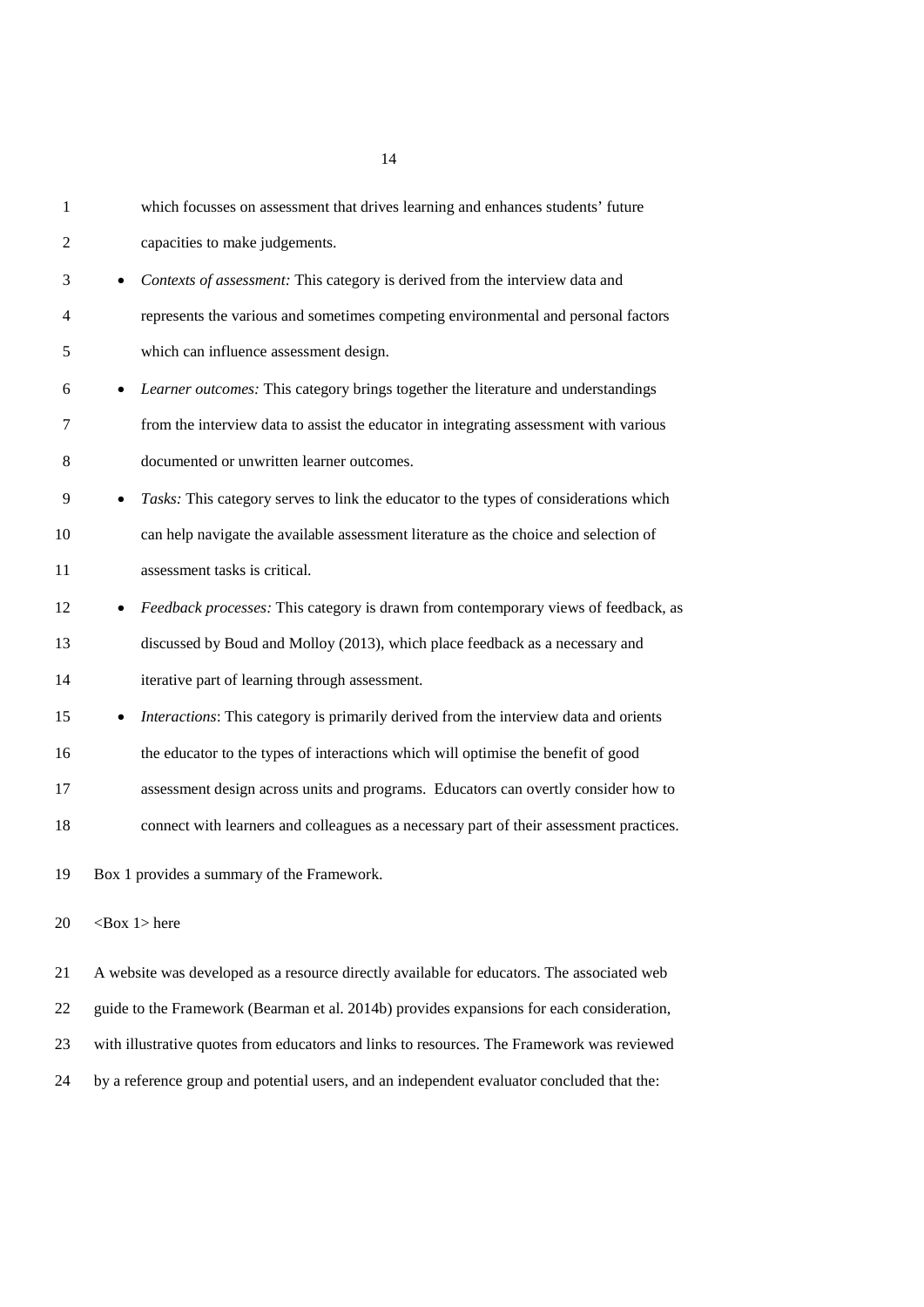'project has been successful in producing quality outputs, as judged by experts and the target

user cohort of academics' (Dawson et al. 2014).

# **Reflections on the Assessment Design Decisions Framework**

 The process of developing the framework led to some interesting observations about how educators develop assessment in higher education and how to support them. Firstly, in general, we were heartened by the thinking that we encountered about assessment. It was creative and considered. There were diverse examples of innovation and, even with very traditional forms like essays, many of our participants gave deep consideration to making the task interesting and meaningful for students. This may be a consequence of our sample; some invitations were not accepted and it could be that these were less confident and/or committed educators. Our initial focus on 'new units' may also have biased the sample to include more innovative academics. However, the majority of our sample would not regard themselves as expert educators or identify themselves as innovative.

 The interview data suggested that educators were highly motivated but working in complex, often overwhelming, environments. As we finalised the framework, it was apparent that an individual acting alone cannot change institutional and departmental cultures, but developing innovative assessments within constraints can be satisfying and, for some, fun. We hope our colleagues will be encouraged to draw from their existing creativity and motivation to achieve richer choices for themselves and students.

 It is also appropriate to reflect on the limitations of the Framework. It may be less relevant to those settings where control over the assessment does not rest with an individual or a small team. Full evaluation was outside the scope of the project and so current evaluation data is limited. We do not currently have a sense of how the academics interact with this resource *in situ*. A key research opportunity lies in evaluating whether the Framework fulfils its aims of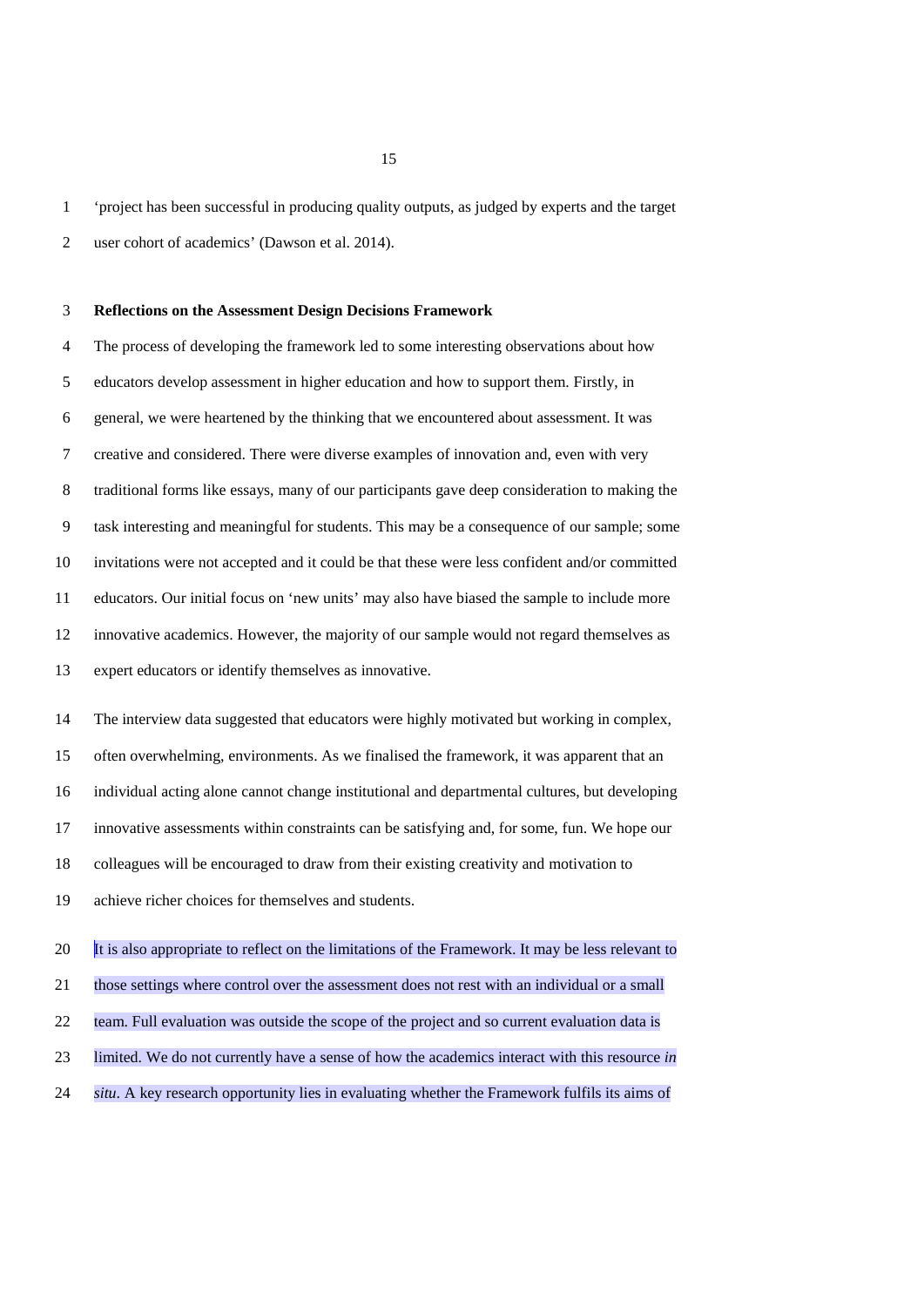supporting assessment practice across various disciplinary and national contexts. This

- research may yield insight both into the strengths and weaknesses of the Framework in
- specific, and also, the potential for any such resource to develop academic practice. Finally,
- further study may confirm or refute our insights into how educators make choices about their
- assessment designs.

**Comment [MB2]:** Reviewer Comment 2

## **Reflections on assessment design processes**

- The process of developing the framework fundamentally changed the way we thought about
- assessment 'work-as-done'. Similar to others (Price et al. 2011; Macdonald and Joughin 2009;
- Meyer et al. 2010), we have identified contextual, institutional or individual tensions which
- come into play when considering assessment. At the conclusion of developing a resource,
- which has required us to thinking deeply about how to support 'front line' educators, we
- suggest that supporting assessment practice may be about providing means to reconcile
- different ways of thinking. These notions may be sometimes conflicting or oppositional, but
- at other times, they are easily aligned.

## *Proposition 1: Benefit the learner but support the educator*

- A learning focus provides a firm basis for the development of assessment practice; however
- any form of practice development must take into account the educators' individual
- circumstances. Good assessment practice often leads to good assessment, but it is not a linear
- or assured outcome.

## *Proposition 2: Design is individual but also distributed*

- Assessment design does not solely rest in the hands of an individual at a specific point in time;
- it is mediated by individuals but distributed in nature. Individuals at any instance look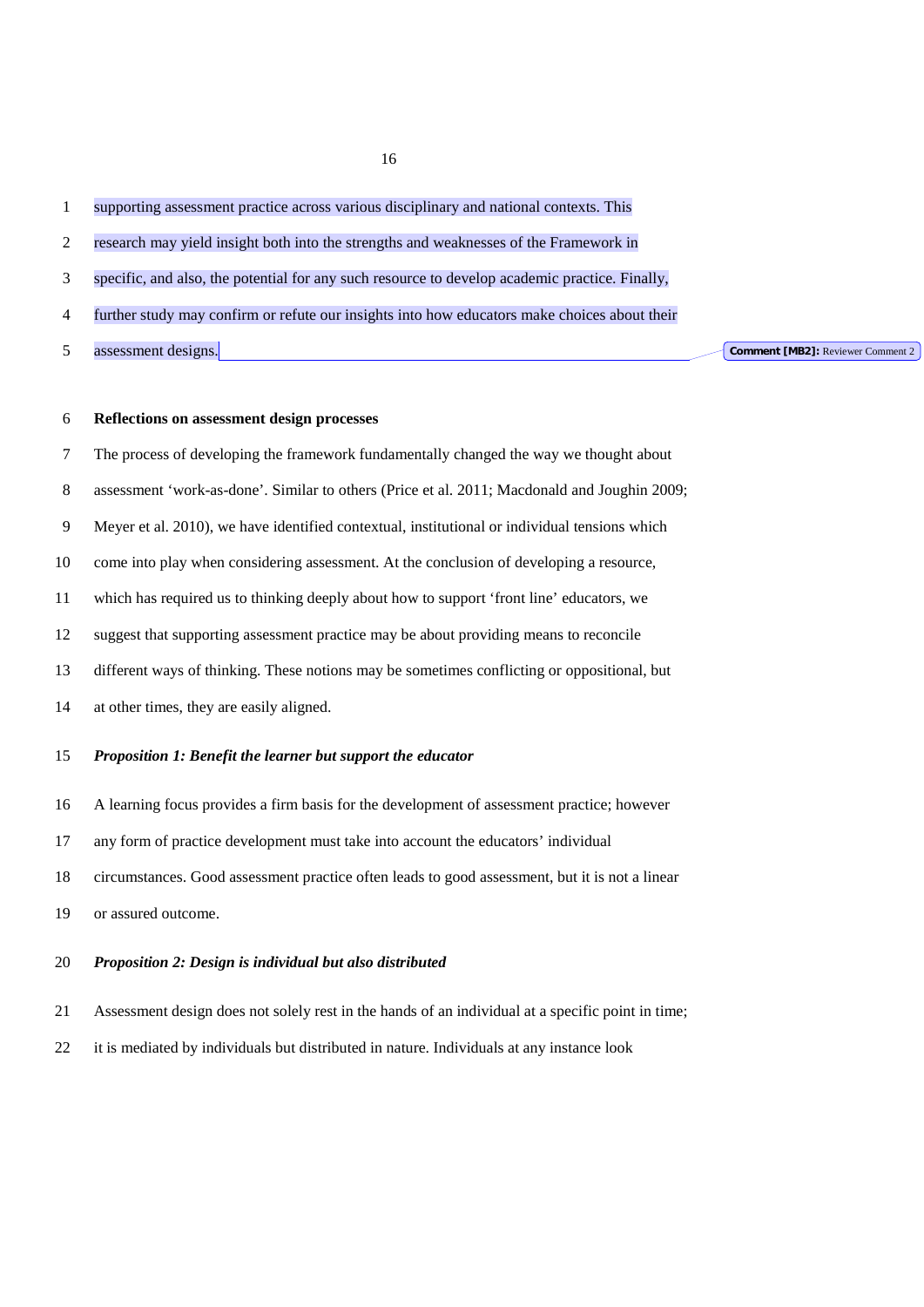forwards and backwards in time, as well as in consideration of other requirements and in

negotiation with a range of colleagues.

## *Proposition 3: Holistic design processes blend with strategic decisions*

The process of assessment design often appears to be holistic, creative and in some ways

spontaneous. On the other hand, educators must make strategic choices about how to

successfully develop assessments within the constraints of their particular circumstances.

## *Proposition 4: Think conceptually, relationally and pragmatically*

Improving assessment practices requires reconciling issues from different levels of

consideration: conceptual, interpersonal and pragmatic. Good assessment practices require

clarity of focus and an ability to negotiate with others. Recognising the influence of local

leaders may help in this process.

## *Proposition 5: Think locally but also beyond the square*

 Assessment as implemented is highly contextualised and influenced by local, disciplinary and institutional cultures. These must be reconciled with the need to transcend these influences in order to innovate. Engagement beyond the local environment is required for this as being 'inside' a culture can often preclude seeing alternative perspectives. Inviting an external perspective on assessment practices through formal or informal peer review may provide

necessary insights.

### **Conclusion**

The process of developing the Assessment Design Decisions Framework presents various

conceptions which assist in understanding how educators think about assessment design. We

propose that educators reconcile, align or mitigate some of the factors which influence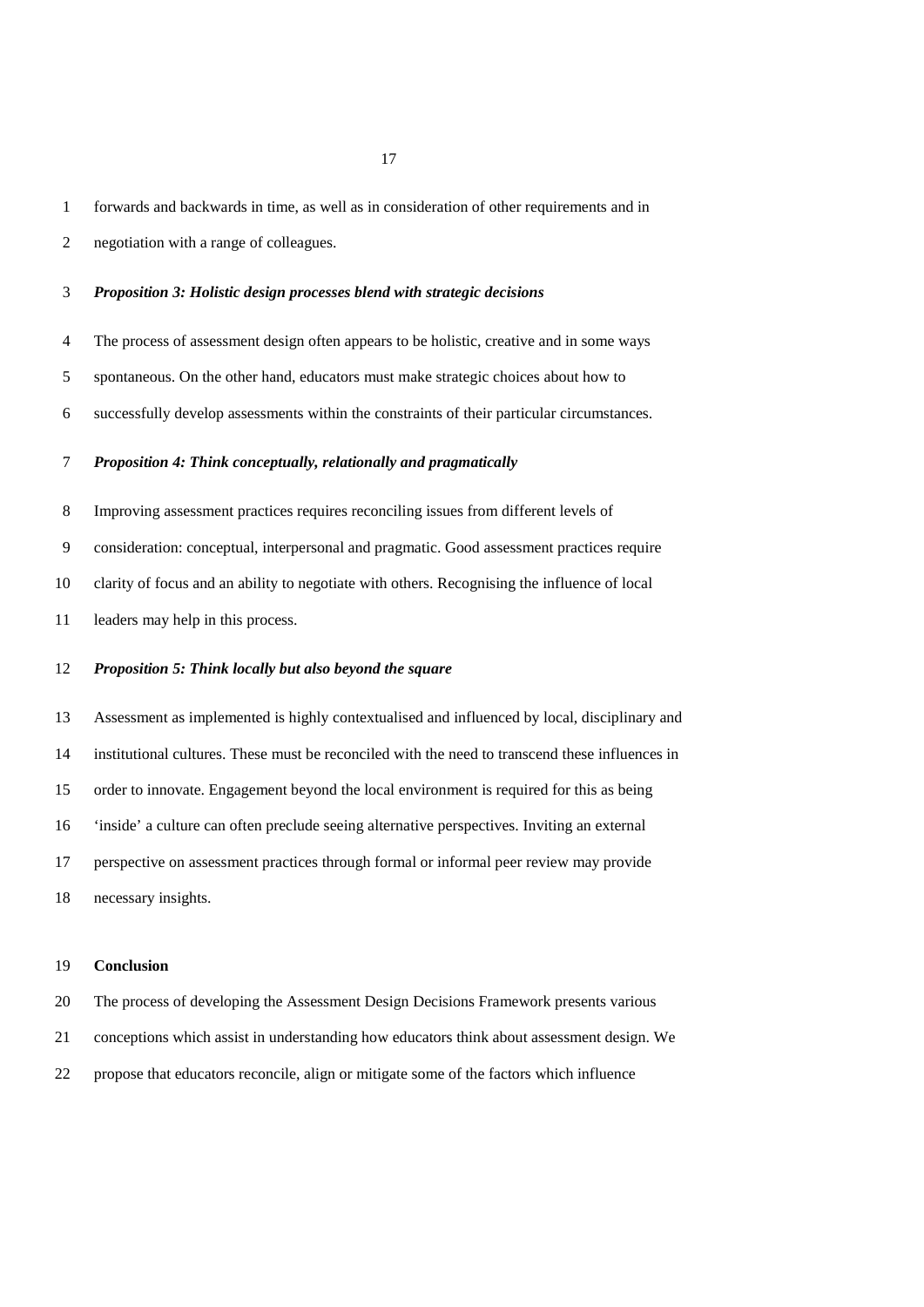assessment design in their own circumstances. Educators can use the Assessment Design

- Decisions Framework to identify the choices they can make in designing assessment, with
- particular consideration of the nuances of their personal, departmental, disciplinary and
- institutional environments.

### **Acknowledgements**

- Sincere thanks to Associate Professor Gordon Joughin for his thoughts on drafts of this
- manuscript. Support for this publication has been provided by the Australian Government
- Office for Learning and Teaching. The views in this publication do not necessarily reflect the
- views of the Australian Government Office for Learning and Teaching.
- 

# **References**

| 12 | Bailey, Richard, and Mark Garner. 2010."Is the feedback in higher education assessment       |
|----|----------------------------------------------------------------------------------------------|
| 13 | worth the paper it is written on? Teachers' reflections on their practices." Teaching in     |
| 14 | Higher Education 15 (2): 187-198.                                                            |
| 15 | Bearman, Margaret, Phillip Dawson, David Boud, Matt Hall, Sue Bennett, Elizabeth Molloy,     |
| 16 | and Gordon Joughin. "Assessment Design Decisions Framework." Accessed                        |
| 17 | 9/10/2014. http://www.assessmentdecisions.org/framework/                                     |
| 18 | Bearman, Margaret, Phillip Dawson, David Boud, Matt Hall, Sue Bennett, Elizabeth Molloy,     |
| 19 | and Gordon Joughin. " Guide to the Assessment Design Decisions Framework."                   |
| 20 | Accessed 3/10/2014. http://www.assessmentdecisions.org/guide/.                               |
| 21 | Bennett, Sue, Lisa Thomas, Shirley Agostinho, Lori Lockyer, Jennifer Jones, and Barry        |
| 22 | Harper. 2011. "Understanding the design context for Australian university teachers:          |
| 23 | Implications for the future of learning design." Learning, Media and Technology 36           |
| 24 | $(2): 151-67.$                                                                               |
| 25 | Borko, Hilda, Sarah A. Roberts, Richard Shavelson, Philip Clarkson, and Norma Presmeg.       |
| 26 | 2008. "Teachers' Decision Making: from Alan J. Bishop to Today Critical Issues in            |
| 27 | Mathematics Education." In Critical Issues in Mathematics Education: Major                   |
| 28 | contributions of Alan Bishop edited by Philip Clarkson and Norma Presmeg, 37-67.             |
| 29 | New York: Springer.                                                                          |
| 30 | Boud, David. 2000. "Sustainable assessment: rethinking assessment for the learning society." |
| 31 | Studies in Continuing Education 22 (2): 151-67.                                              |
| 32 | Boud, David, and Associates. 2010. Assessment 2020: Seven propositions for assessment        |
| 33 | reform in higher education. Sydney: Australian Learning and Teaching Council.                |
|    |                                                                                              |

 Boud, David, and Elizabeth Molloy. 2013. "Rethinking models of feedback for learning: the challenge of design." *Assessment & Evaluation in Higher Education* 38 (6): 698-712.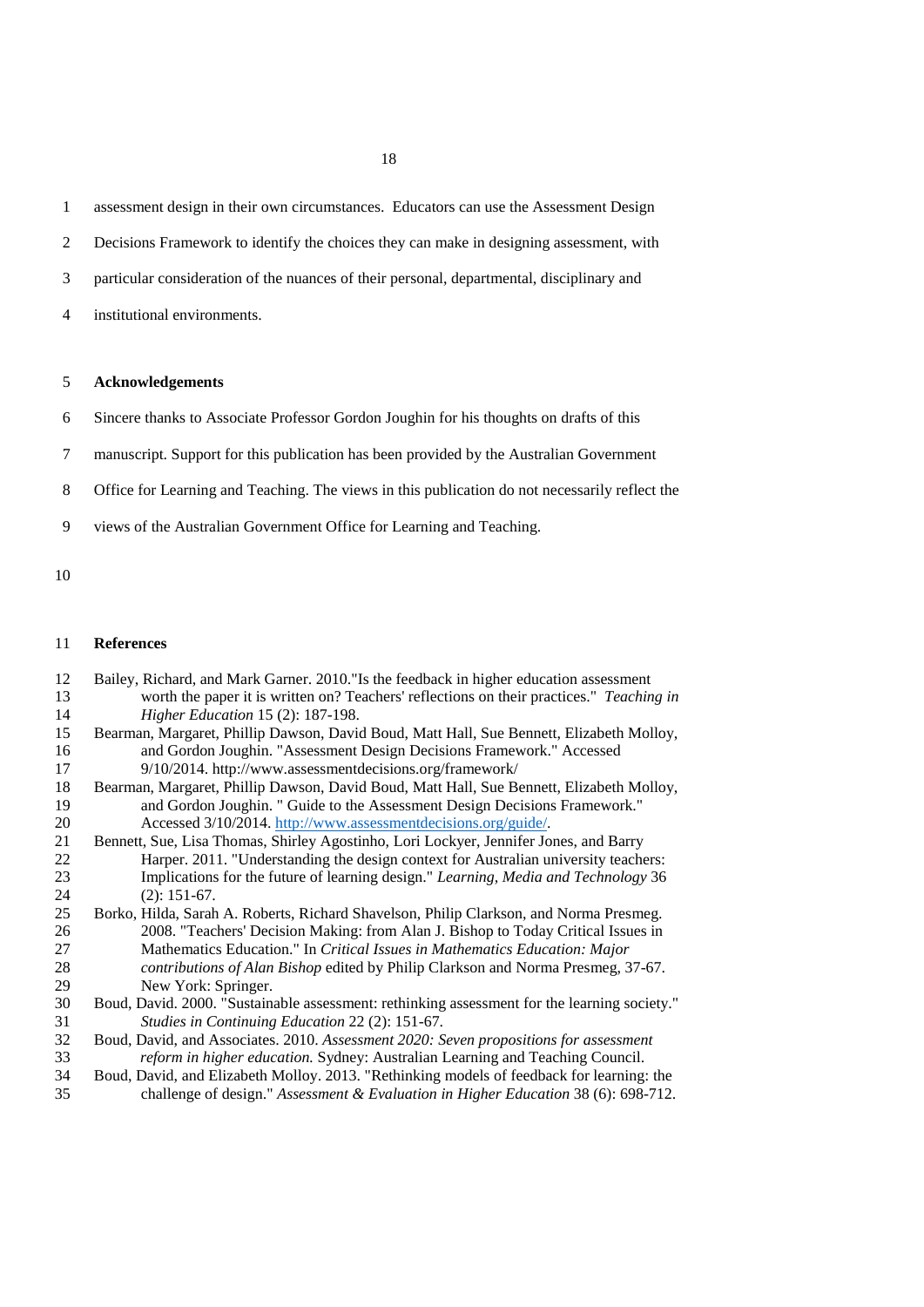Braithwaite, Jeffrey, Robert L. Wears, and Erik Hollnagel. 2015. "Resilient health care: turning patient safety on its head." *International Journal for Quality in Health Care* 27(5): 418–420. Croskerry, Pat. 2005. "The theory and practice of clinical decision-making." *Canadian Journal of Anesthesia/Journal canadien d'anesthésie* 52 (1): R1-R8. Dawson, Phillip, Margaret Bearman, Elizabeth Molloy, David Boud, Gordon Joughin and 7 Sue Bennett. 2014. "Improving assessment: understanding educational decision-<br>8 making in practice." Final report to the Office for Learning & Teaching. 8 making in practice." Final report to the Office for Learning & Teaching.<br>9 http://www.olt.gov.au/project-improving-assessment-understanding-edu- http://www.olt.gov.au/project-improving-assessment-understanding-educationaldecision-making-practice-2012 Dijkstra, J, CPM Van der Vleuten, and LWT Schuwirth. 2010. "A new framework for designing programmes of assessment." *Advances in Health Sciences Education* 15 (3): 379-93. Eley, Malcolm. 2006. "Teachers' Conceptions of Teaching, and the Making of Specific Decisions in Planning to Teach." *Higher Education* 51 (2): 191-214. Falchikov, Nancy. 2013. *Improving assessment through student involvement: Practical solutions for aiding learning in higher and further education*: London: Routledge. Fletcher, Richard B., Luanna H. Meyer, Helen Anderson, Patricia Johnston, and Malcolm Rees. 2012. "Faculty and students conceptions of assessment in higher education." *Higher Education* 64, (1) : 119-133. Gibbs, Graham, and Harriet Dunbar-Goddet. 2007. *The effects of programme assessment environments on student learning*. York: Higher Education Academy.<br>23 Gore, Jennifer, James Ladwig, Wendy Elsworth, and Hywel Ellis. 2009. *Qual*  Gore, Jennifer, James Ladwig, Wendy Elsworth, and Hywel Ellis. 2009. *Quality assessment framework: A guide for assessment practice in higher education.* Sydney: Australian Teaching and Learning Council. 26 Lawson, Bryan. 2005. *How designers think: the design process demystified* 5<sup>th</sup> ed. Oxford: Architectural Press. Macdonald, Ranald, and Gordon Joughin. 2009. Changing assessment in higher education: A model in support of institution-wide improvement." in *Assessment, Learning and Judgement in Higher Education*, 1-21. Dordrecht: Springer. Meyer, Luanna H., Susan Davidson, Lynanne McKenzie, Malcolm Rees, Helen Anderson, Richard Fletcher, and Patricia M. Johnston. 2010. "An investigation of tertiary assessment policy and practice: Alignment and contradictions." *Higher Education Quarterly* 64, (3) : 331-350. Nicol, David J. 2010."From monologue to dialogue: improving written feedback processes in mass higher education." *Assessment & Evaluation in Higher Education*, 35 (5): 501- 517. Nicol, David J, and Debra Macfarlane-Dick. 2006. "Formative assessment and self‐ regulated learning: a model and seven principles of good feedback practice." *Studies in Higher Education* 31 (2): 199-218. Norton, Lin, Bill Norton, and Lee Shannon. 2013. "Revitalising assessment design: what is holding new lecturers back?." Higher Education 66, (2): 233-251. Offerdahl, Erika G., and Debra Tomanek. 2011. "Changes in instructors' assessment thinking related to experimentation with new strategies." *Assessment & Evaluation in Higher Education* 36 (7): 781-95. Plant, Katherine L., and Neville A. Stanton. 2013. "What is on your mind? Using the perceptual cycle model and critical decision method to understand the decision-making process in the cockpit." *Ergonomics* 56, (8): 1232-1250.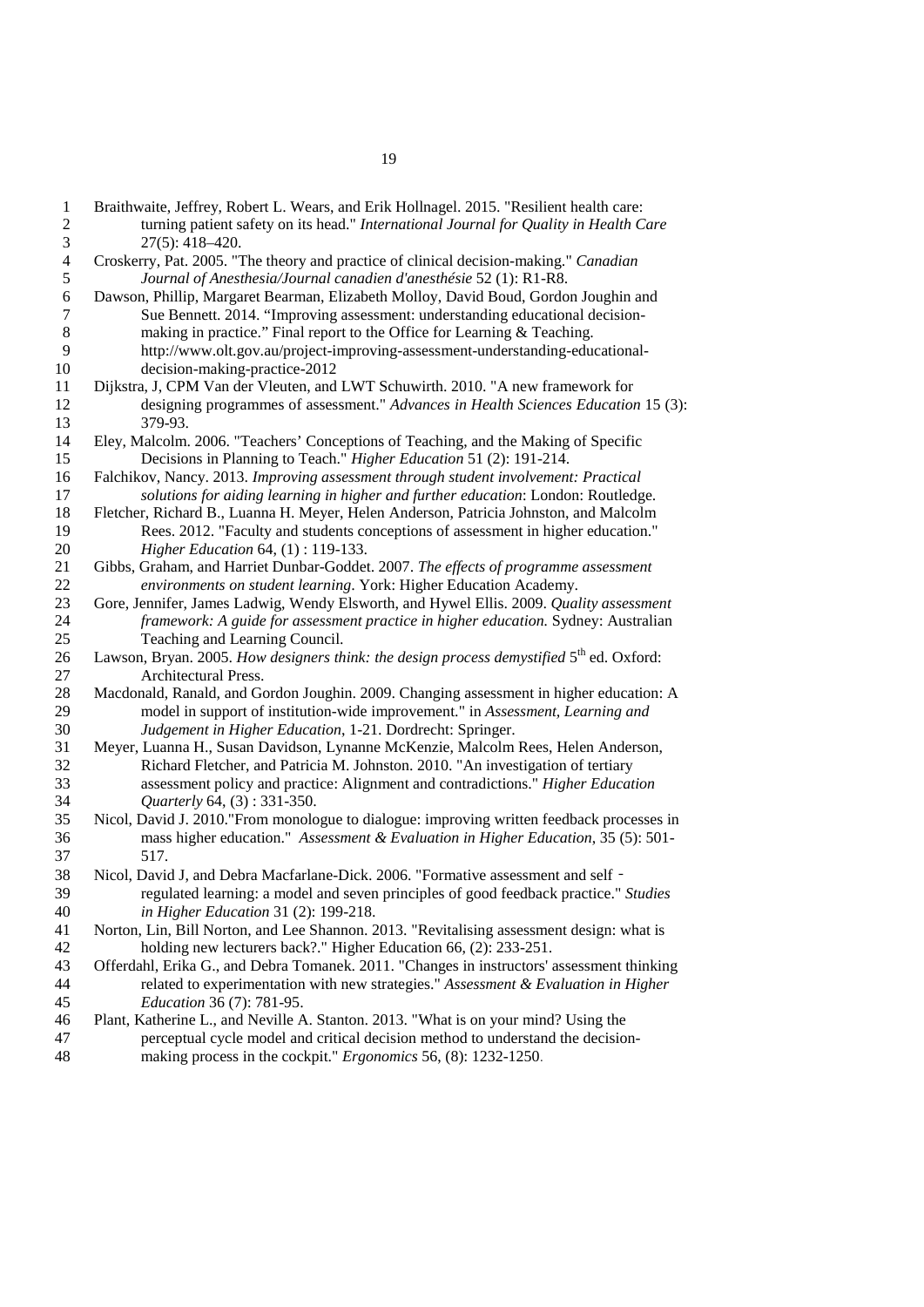| 3<br>4<br>5<br>6 | Price, Margaret, Jude Carroll, Berry O'Donovan, and Chris Rust. 2011. "If I was going there I<br>wouldn't start from here: a critical commentary on current assessment practice."<br>Assessment & Evaluation in Higher Education 36 (4): 479-92.<br>Shipman, Debra, Michelle Roa, Jack Hooten, and Zhan Jenny Wang. 2012. "Using the<br>analytic rubric as an evaluation tool in nursing education: The positive and the<br>negative." Nurse Education Today 32 (3): 246-249. |
|------------------|-------------------------------------------------------------------------------------------------------------------------------------------------------------------------------------------------------------------------------------------------------------------------------------------------------------------------------------------------------------------------------------------------------------------------------------------------------------------------------|
| 8                | Shojania, Kaveh, & Ken Catchpole. 2015. 'The problem with': a new series on                                                                                                                                                                                                                                                                                                                                                                                                   |
| 9                | problematic improvements and problematic problems in healthcare quality and patient                                                                                                                                                                                                                                                                                                                                                                                           |
| 10               | safety. BMJ Quality & Safety, 24(4): 246-249.                                                                                                                                                                                                                                                                                                                                                                                                                                 |
| 11               | Van der Vleuten, CPM, LWT Schuwirth, EW Driessen, J Dijkstra, D Tigelaar, LKJ Baartman,                                                                                                                                                                                                                                                                                                                                                                                       |
| 12               | and J Van Tartwijk. 2012. "A model for programmatic assessment fit for purpose."                                                                                                                                                                                                                                                                                                                                                                                              |
| 13               | <i>Medical Teacher</i> 34 (3): 205-14.                                                                                                                                                                                                                                                                                                                                                                                                                                        |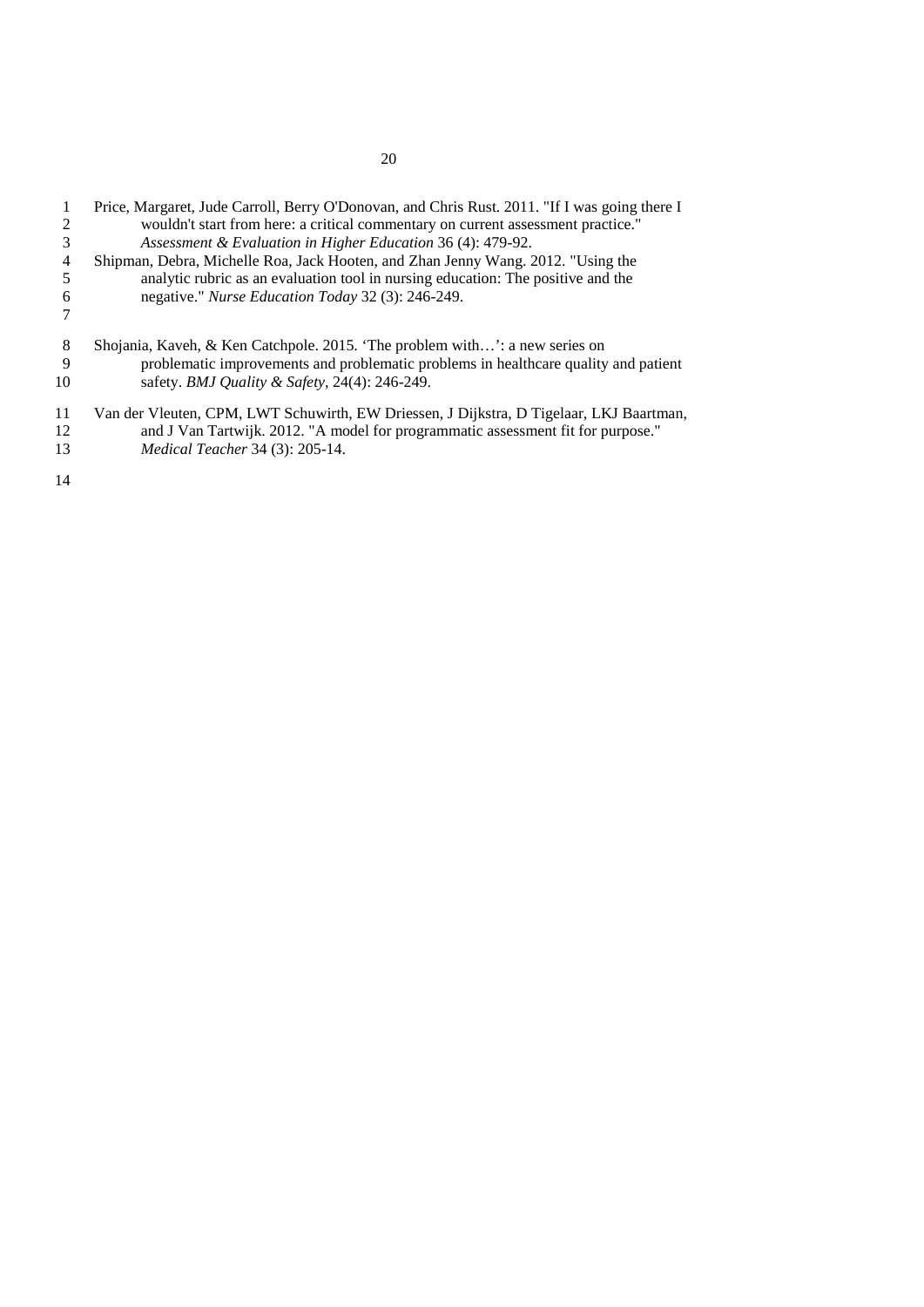- 1 Box 1: The Assessment Design Decisions Framework (Bearman et al 2014a). Permission to reproduce this figure is granted under a Creative Commons license.
- reproduce this figure is granted under a Creative Commons license.